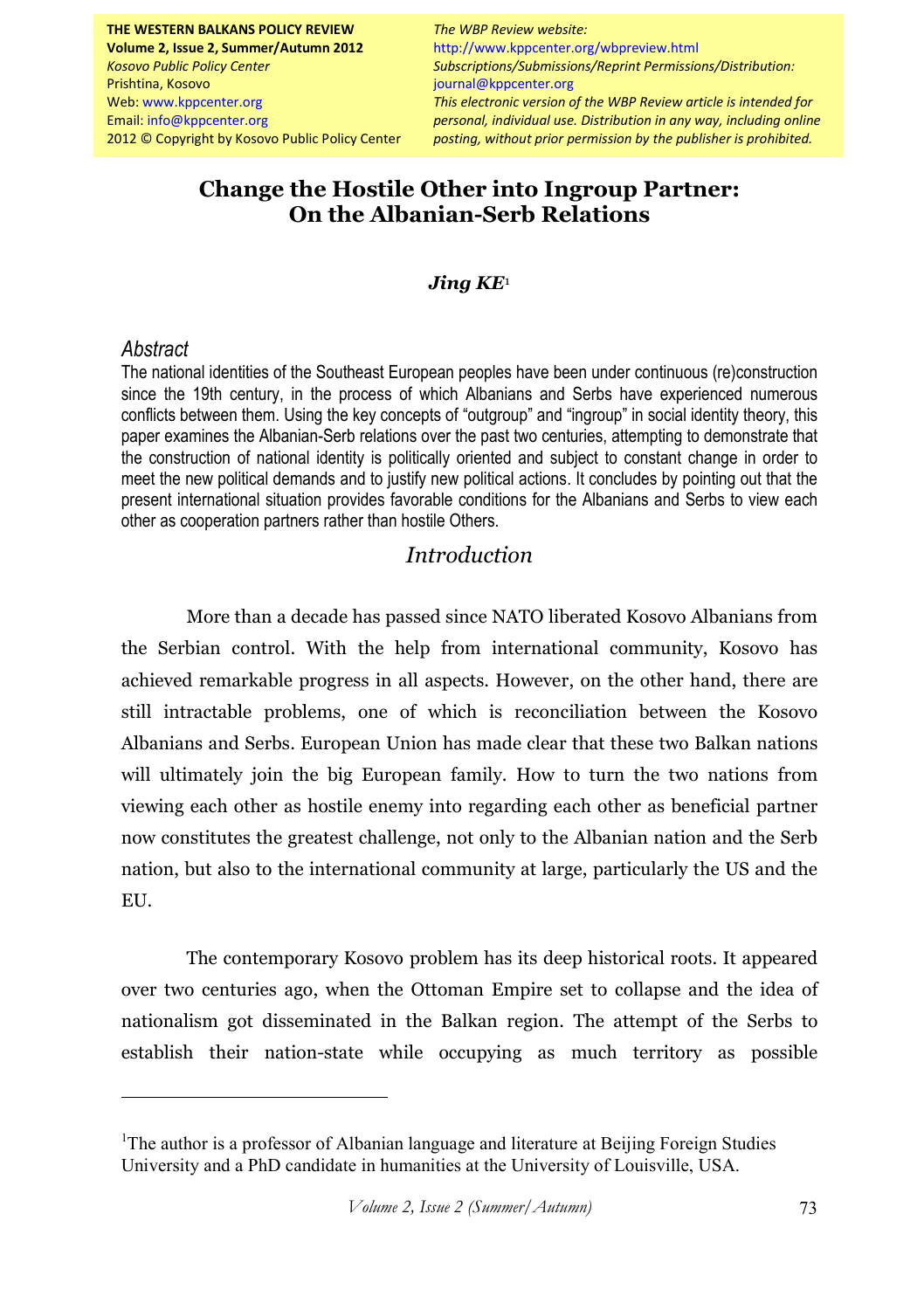encountered harsh resistance by the Albanians who wanted to defend their land, thus causing bloody conflicts and hatred between the two nations. To better elucidate the Kosovo problem and the Albanian-Serb relationship, I will first examine the key concepts involved, i.e. nation, national identity and the Other, as well as the major theories on national identity. Then I will discuss why the two nations view each other as hostile and what labels were attributed to each other to construct the hostile Other of the nation. Finally, after an analysis of the international factors in dealing with the Kosovo problem, the paper comes to the conclusion that it is time for Serbs and Albanians to reach their reconciliation and to cooperate for their mutual benefit.

### *I. Concepts and Theories*

Theories on nation can be divided into two major schools: primordialism and constructionism. The former, represented by the 18th century German philosophers Herder and Fichte, contends that nations are ancient natural phenomena. Herder held that language is the key element of national identity, because "in it dwell its entire world of tradition, history, religion, principles of existence; its whole heart and soul." (qtd. in Oakes, 2001: 22) Primordialism is otherwise called essentialism since it suggests that the community holds a fixed and unchangeable inherent nature. The essentialist view was further developed by German scholars like Durkheim, Weber, Tonnies etc., and maintained the dominant position in academia until the 1970s (Cerulo, 1997: 386-387). However, as early as after WWII, essentialism met severe challenges from scholars according to whom nation is a modern phenomenon constructed in the process of national identification, particularly as a result of the new printing technology. Negating the essentialist view of national identity as unchanging, constructionism put forward a more fluid approach. Anderson (1991: 6), for instance, is highly quoted for his theory that nation is "an imagined political community", whereas Gellner is well known for his statement that "it is nationalism which engenders nations, and not the other way round" (1983: 55).

Anthony Smith represents the neutral stand between the above two opposing strands. In The Antiquity of Nations, Smith (2004) offers interpretations of the origins of the nation, acknowledging both its modern derivation and pre-modern origins. Likewise, in order to reconcile the two opposite views and advocate a realist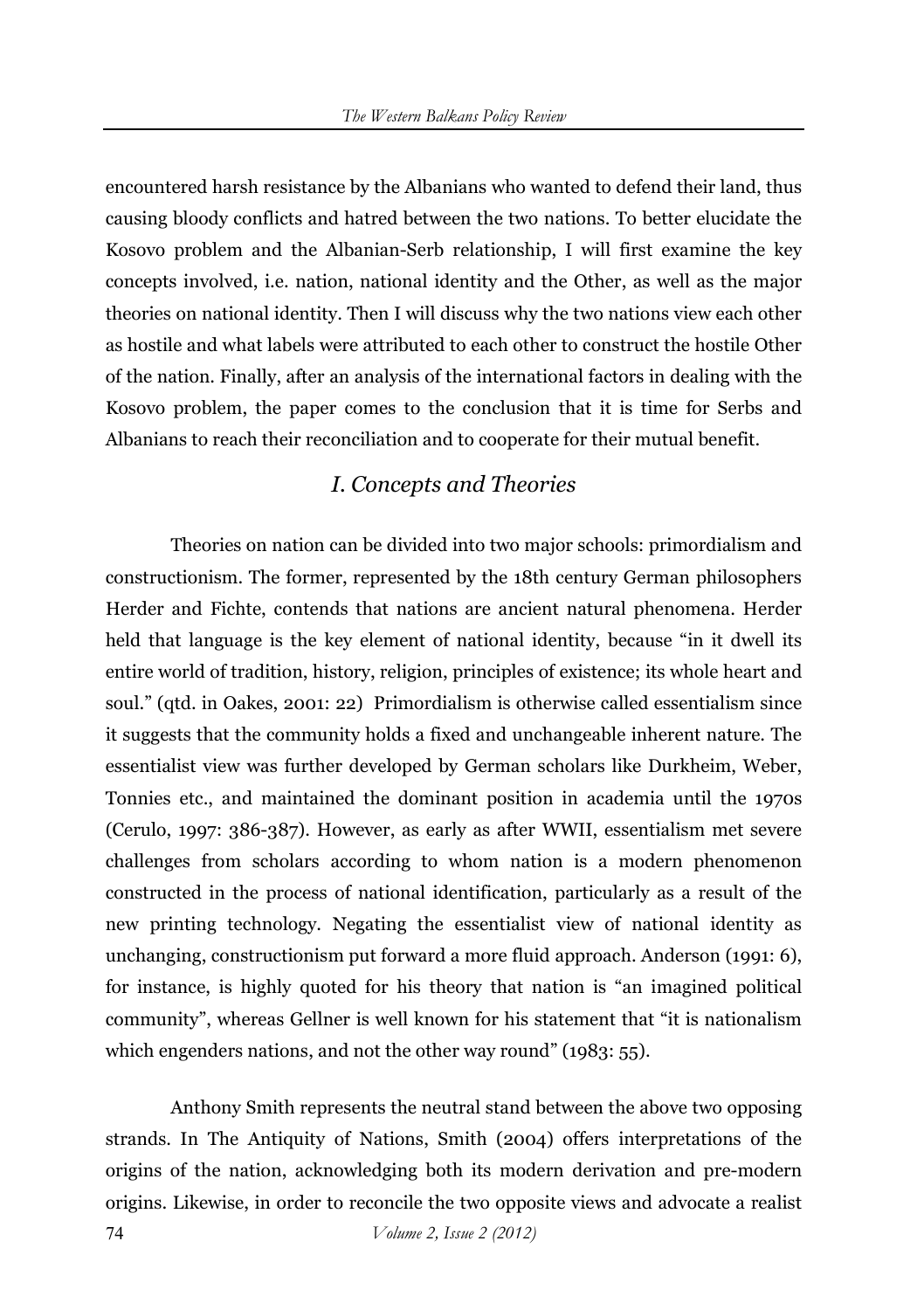approach, Satya Mohanty (2003: 398)suggests that identities can be both constructed and "real" at the same time.

Of all the contemporary forms of collective identity, national identity is perhaps the most powerful and pervasive. This is also affirmed by Anthony Smith (1991b: 70): "Today national identity is the main form of collective identification. Whatever the feelings of individuals, it provides the dominant criterion of culture and identity, the sole principle of government and the chief focus of social and economic activity."

Then what are the essential elements for shaping national identity? Apart from the identifying with the ingroup with whom one shares the common language, history, culture, values, interests and ideals, national identity formation also involves differentiating from outgroups. The role of difference in constituting collective identities has long been emphasized ever since Emile Durkheim, who argued that the lineation of an ingroup necessarily entails delineation from an outgroup. In other words, the concept of outgroup plays an essential role of the "Other" in defining the collective identity. The existence of 'us' requires the existence of 'them', be it actual or imaginary, and only through the relation to an outgroup Other can the identity of Self be constructed. In Chantal Mouffe's words (2000: 13), "collective identities can only be established on the mode of an us/them".

However, in the process of Self's identification, the Other, does not only serve passively as an opposing signifier. In elucidating the Self as a product of social interaction, George H. Mead (1934: 138) wrote: "The individual experiences himself as such, not directly, but only indirectly, from the particular standpoints of other individualized members of the same social group, or from the generalized standpoint of the social group as a whole to which he belongs". Although Mead was concerned with the process of individual identity formation, his interactionist perspective can equally be applied to national identity formation. That is to say, the formation of the image of a certain nation requires other nations on the other side as "looking glass". Positive identity, as Wendt (1992: 397-98) points out, cannot be conferred only by the 'in-group' but must also be given by a broader spectrum of 'out-groups' as well.

*Volume 2, Issue 2 (Summer/Autumn)* 75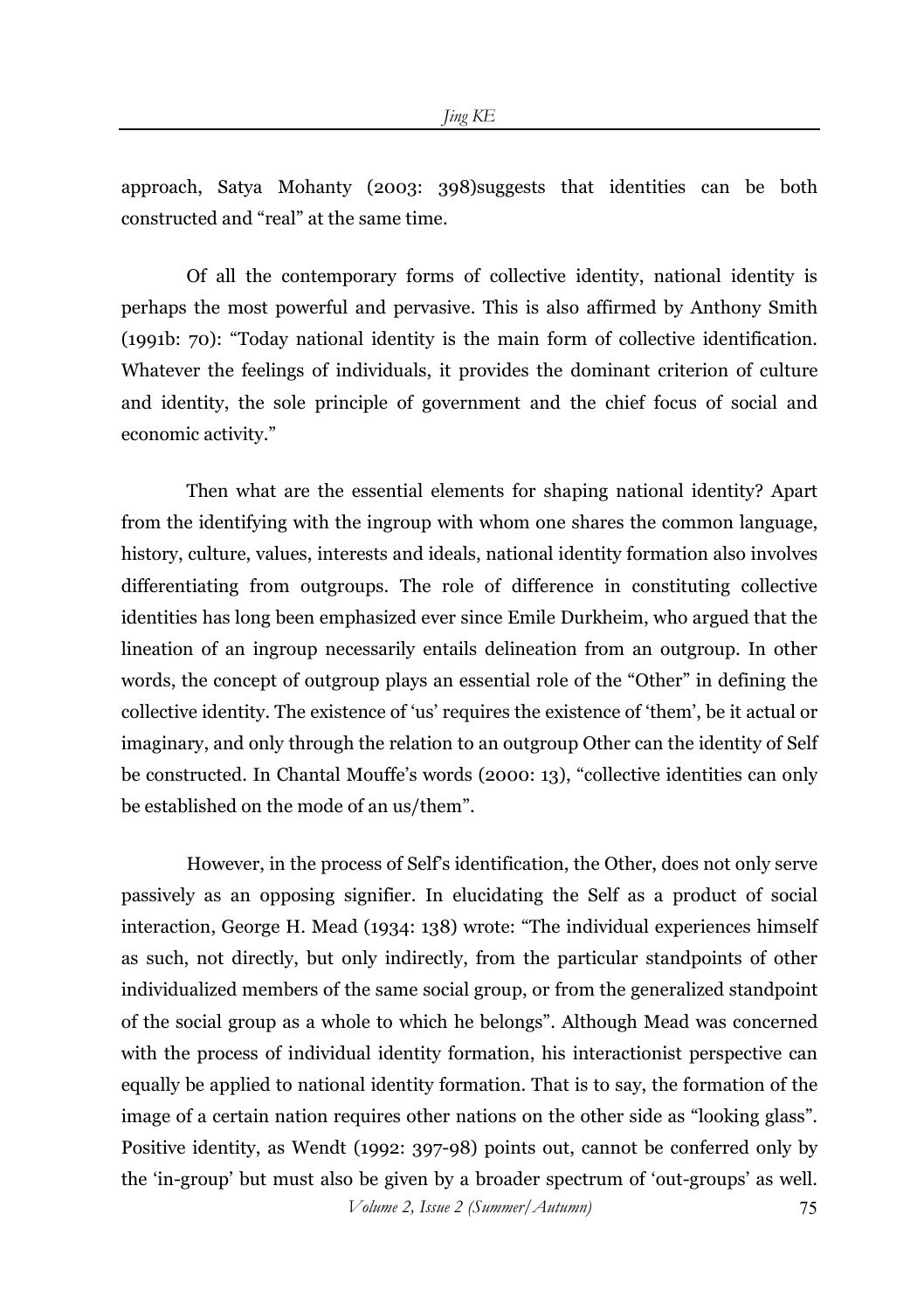Hence how a nation views itself is greatly contingent on how it is seen and treated by Others.

 While most scholars agree that there need to be Others in the process of Self identification, their views differ with regard to the relationship mode between Self and Other. Against the view that collective attachments are always affirmed in antagonistic opposition to Others, Wendt argues that the Other need not be contrasted in such a stark, contrasting fashion and it is quite susceptible to change (Wendt, 1999: 305). Scholars like Wendt see all the positive and negative factors such as love, admiration, competition, resentment, hostility, etc. as potentially effective in the formation of Self-Other relations. This is proven by the fact that there do exist 'positive Others', which a group would desire to identify with rather than differentiate from (Neumann & Welsh, 1991: 331). Therefore, Self interacts with multiple 'Others' and construct various Self-identities and Self-Other relations. Which particular Self identity and which Other should be salient largely depends on the political context of a particular moment. "One should not rule out the possibility of turning a traditionally opposite Other into a positive Other, with which one could have mutually fruitful interaction" (ibid).

The interactional relationship between the Self and the Other can be captured from the way how the Other is imagined. The images of the Other comprise a series of features that are related to each other in meaningful ways. According to Herrmann et al (1997: 408), how these features cluster and cohere is determined by three factors: the perceived relative capability of the actor, the perceived threat and/or opportunity represented by that actor, and the perceived culture of that actor. In other words, strength/weakness, friendliness/hostility and cultural commonality/cultural difference are the major blocks for building the image of the Other and the Self-Other relations.

76 *Volume 2, Issue 2 (2012)*  Unlike other identities, national identity is inevitably linked to the political purpose of the nation. Political purpose encompasses values and principles. It involves the idea of what political and economic system should be for the nation and whether this system is universally appropriate. But more importantly, political purpose reflects the interests of a nation and determines its actions in line with its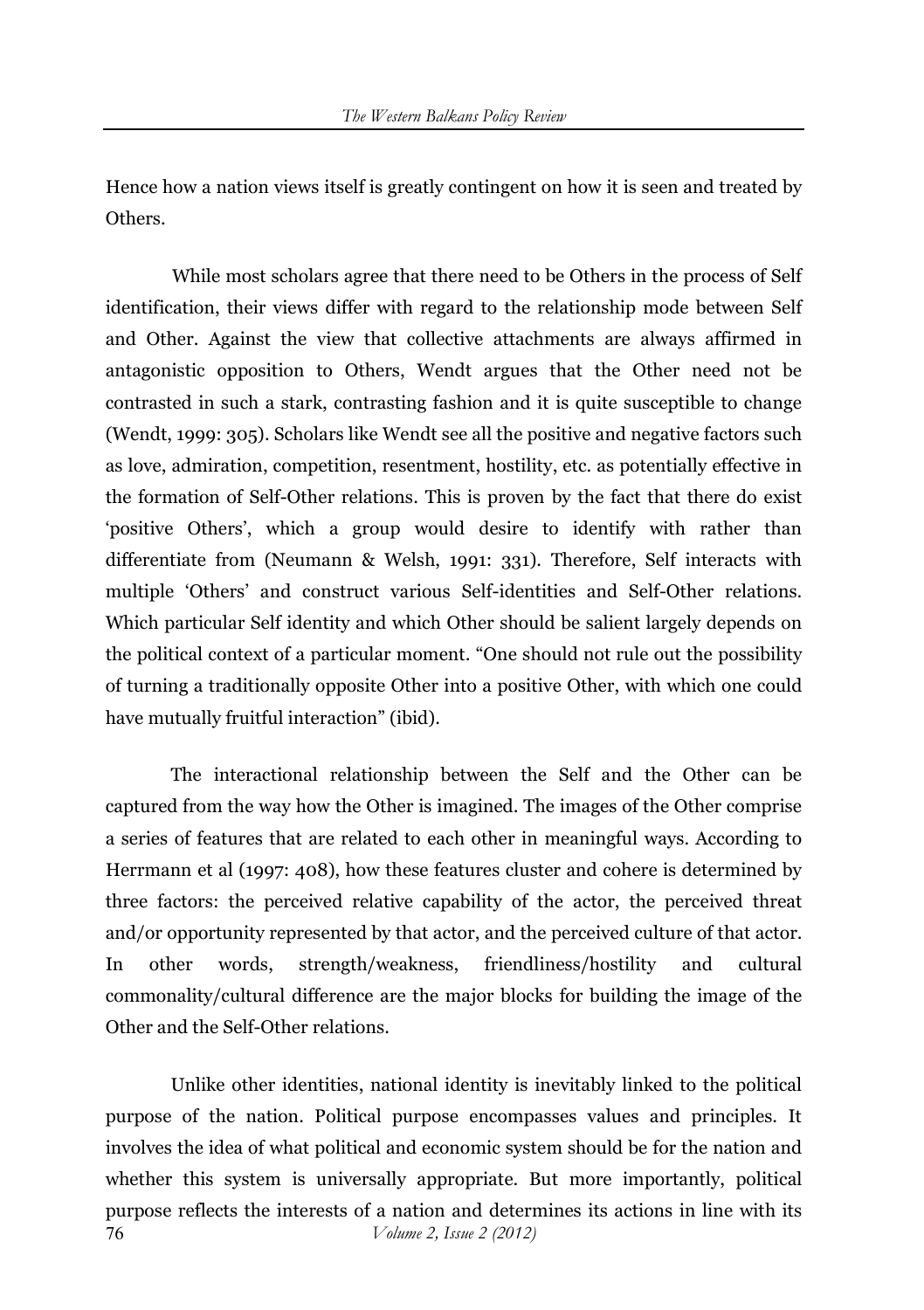pursuit of proper status and respect in the international community. This is made clear in Wendt's (2000: 231) statement: "identities by themselves do not explain action, since being is not the same thing as wanting, … Without interests identities have no motivational force, without identities interests have no direction". Rather than using the word of political purpose, Wendt uses "wanting". What is emphasized here by constructivism is that the identity and interest of a nation are interdependent and these two factors together determines the nation's relationship with other nations, i.e. who is its positive Other, who the negative Other, and who the antagonistic Other.

 The theories on nation and national identity have served as helpful guide in my research on the relationship between the Serbian nation and Albanian nation. The modern Serbian nation and Albanian nation appeared in the 19th century, but they are undoubtedly rooted in their ancient origins. The differences in language, ethnicity, history, culture, etc. make the Serbs and Albanians view each other as the Other, but not necessary the adversary Other. It is the clash of political purposes that led to the hostile outgroup relationship between Serbs and Albanians. How Albanians and Serbs imagine and label each other reflects the threat or opportunity perceived by one nation against the other. When the political context changes and cooperation remains the only choice for the good of the two nations, it is likely that the two traditionally hostile nations will gradually view each other as a partner Other.

### *II. The Shifter Other of the Serbian Nation*

Shiftar, the way Serbs distinguish Kosovo Albanians from Albanians in Albania proper, which they call Albanac, does not only signify the geographical difference and social discrimination, as one can easily perceive the contempt when the word "shiftar" is pronounced, but more importantly, it represents different degrees of political Othering. For the Serbs, Albania which has been recognized internationally since 1913 is a neighboring Other with whom Serbia must cooperate for its own good, whereas Kosovo is their property and the Albanians in Kosovo pose a potential threat to Serbia's territory integrity. This perception of threat by the Serbs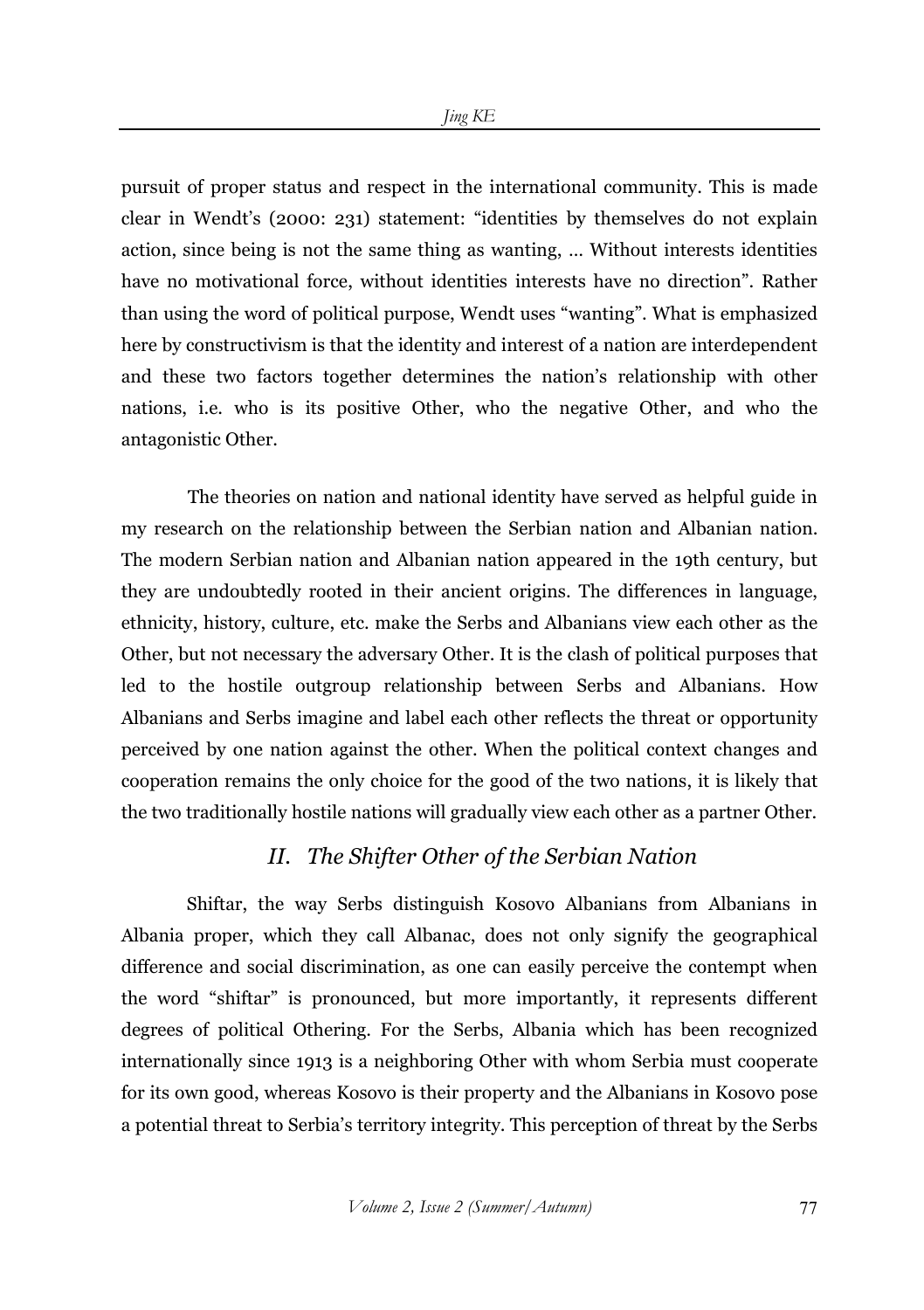was the major reason why punitive and preemptive measures were taken to diminish or even mute the voice of the shiftar Other.

Serbs migrated to the present Balkan region in the 6th-7th century. The first Serbian principality was founded in the 9th century. In the 14th century, under the rule of Stefan Dušan, the medieval Serbia reached its zenith, occupying Macedonia, Montenegro, parts of Bosnia and the Dalmatian coast, as well as Albania and half of Greece. However, after Dušan's death, Serbia suffered severe loss in fighting against the Ottomans, especially in the Battle of Kosovo in 1389. From mid 15th century onward, Serbia was under Ottoman rule for more than 4 centuries. It was not until the 19th century that Serbia gained autonomy and independence.

In the process of building the modern Serbian nation, Others were constructed as a must for forming the Serbian national identity and gaining the Serbian national interests. Among the constructed Others, the Albanians constitute a significant Other, because they became obstacles to Serbia in its pursuit of a strong Serbian nation. In 1848, Ilija Garašanin, the Serbian minister of Internal Affairs worked out a program where he judged the possibility of recreating the glory of Serbia's medieval Golden Age and listed the potential territories to be included in the Greater Serbia: Bosnia and Herzegovina, Montenegro and northern Albania. In order to justify their annexation of Kosovo, Kosovo was portrayed as the center of Old Serbia, a sacred site where Serb civilization was formed, i.e.. "the cradle of Serb nation".2 Vuk Karadzic, a key nationalist figure of the 19th century in forming the Serbian national identity, contributed greatly to the Kosovo myth. Between 1814 and 1864, he collected numerous epic songs, of which the songs about the Kosovo Battle comprised the major part. The traditional epic songs were compiled and given a new

 $\overline{a}$ 

 $2$  Noel Malcolm argues that the Serbian belief that Kosovo represents the cradle of Serbian civilization is based on sentiment rather than historical reality. "The seat of the Serbian Orthodox Church was not founded in Kosovo; it merely moved there after its original foundation (in central Serbia) was burnt down. Nor does the Patriarchate have any continuous history as an institution: it was re-created by the modern Yugoslav state in 1920 (having been defunct for 154 years), and since that date the Patriarch has tended to reside mainly in Belgrade" (Kosovo: A Short History xxxi).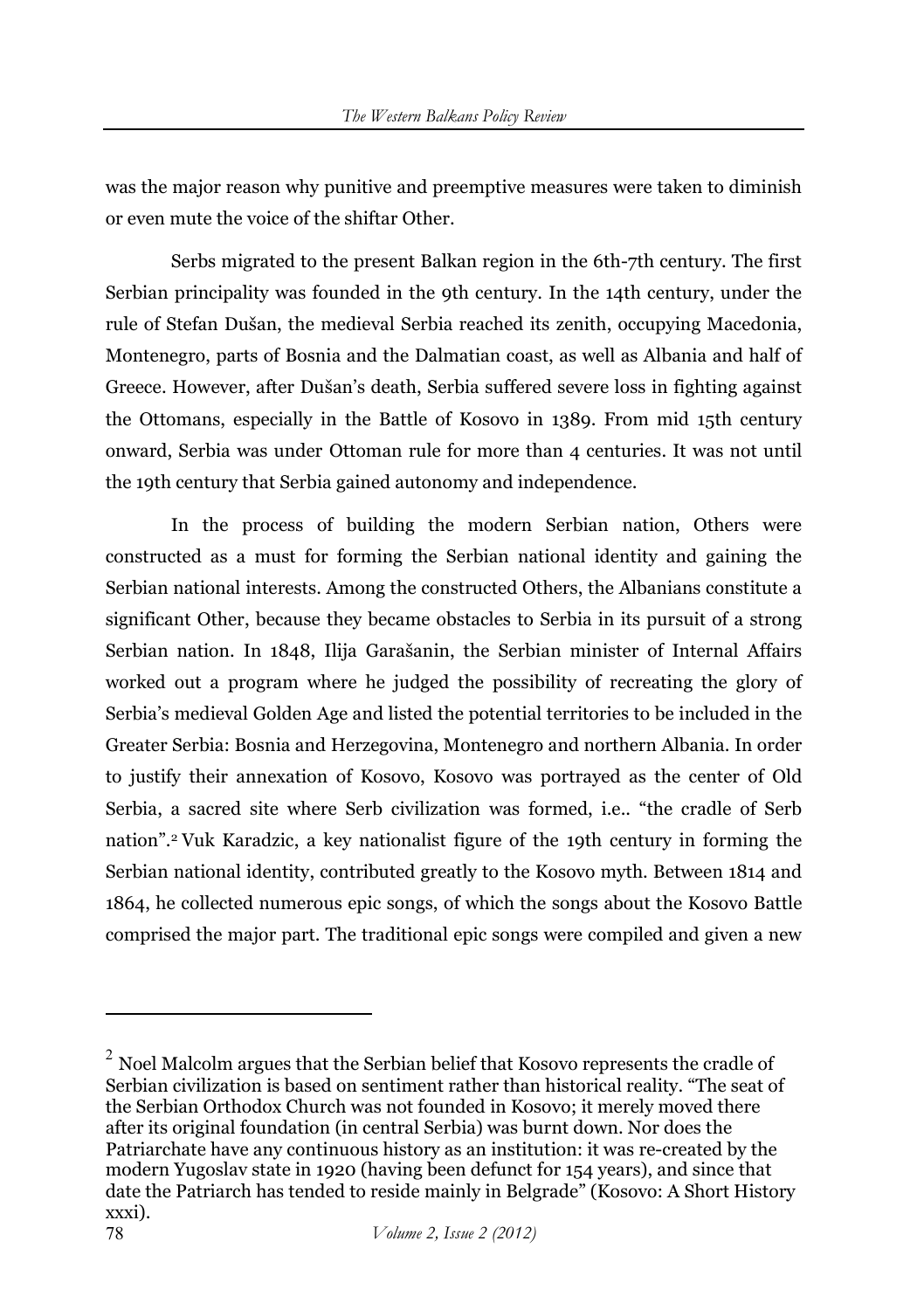meaning to serve as mythical cornerstone for the Serbian national ideology. As Ger Duijzings commented:

These songs focus on the principal characters of the Kosovo legend (such as Prince Lazar and Milos Obilic), their martyrdom and the downfall of the Serbian kingdom and feudal society rather than the destiny of the Serbs as a nation. This shift in meaning occurred only in the nineteenth century, when the Kosovo theme evolved into a national myth, providing a source of inspiration to avenge its loss, to resurrect the nation and to recover the national homeland (Duijzings, 2000: 184).

The Balkan War in 1912 was colored with the character of a holy crusade to avenge not only a defeat five centuries ago, but to rejuvenate Serbia by recovering her 'sacred' heartland. For Serbs, Kosovo is destined to be a part of the Greater Serbia. In Serbia's declaration of war, Kosovo was referred to "… the glorious and saddened mother of our Kingdom where lies the historical kernel of the Old Serbian State … Here live our brothers by blood, customs, national consciousness, and aspirations" (quoted by Djordjevic, 1991: 320). So many young people went courageously to war for the sake of their national revival. The influence of the epic songs, accompanied by the traditional one-string instrument called gusle, was so deep and powerful that they were "chipped into the brain of every Serb" (Holton & Mihailovich, 1988: 85). In Malcolm's words, the Kosovo battle between the Turks and Balkan Christians in 1389 serves as the "totem and talisman of Serbian identity" (Malcolm, 1998: 58). Therefore anyone who stands in the way of Serbia's revival should be annihilated. In other words, the Kosovo Albanians became the biggest antagonistic Other of the Serbian nation and should be driven out of Serbia's 'sacred' place.

Albanians were categorized as the undesirable Other on the Kosovo land for mainly three factors, which have always served as justifications by the Serb nationalists for the oppression of the Kosovo Albanian population. First, from Serbs' perspective, Kosovo Albanians were late comers, who moved into Kosovo to fill the vacuum caused by Serbs' exoduses, especially after the 1690 exodus of over 30,000 people led by Patriarch Arsenije III, for fear of the Ottoman reprisal. Second, Kosovo Albanians are religiously different from the Orthodox Serbs, who feel proud of their adherence to Orthodox religion and their contribution to safeguarding Christianity.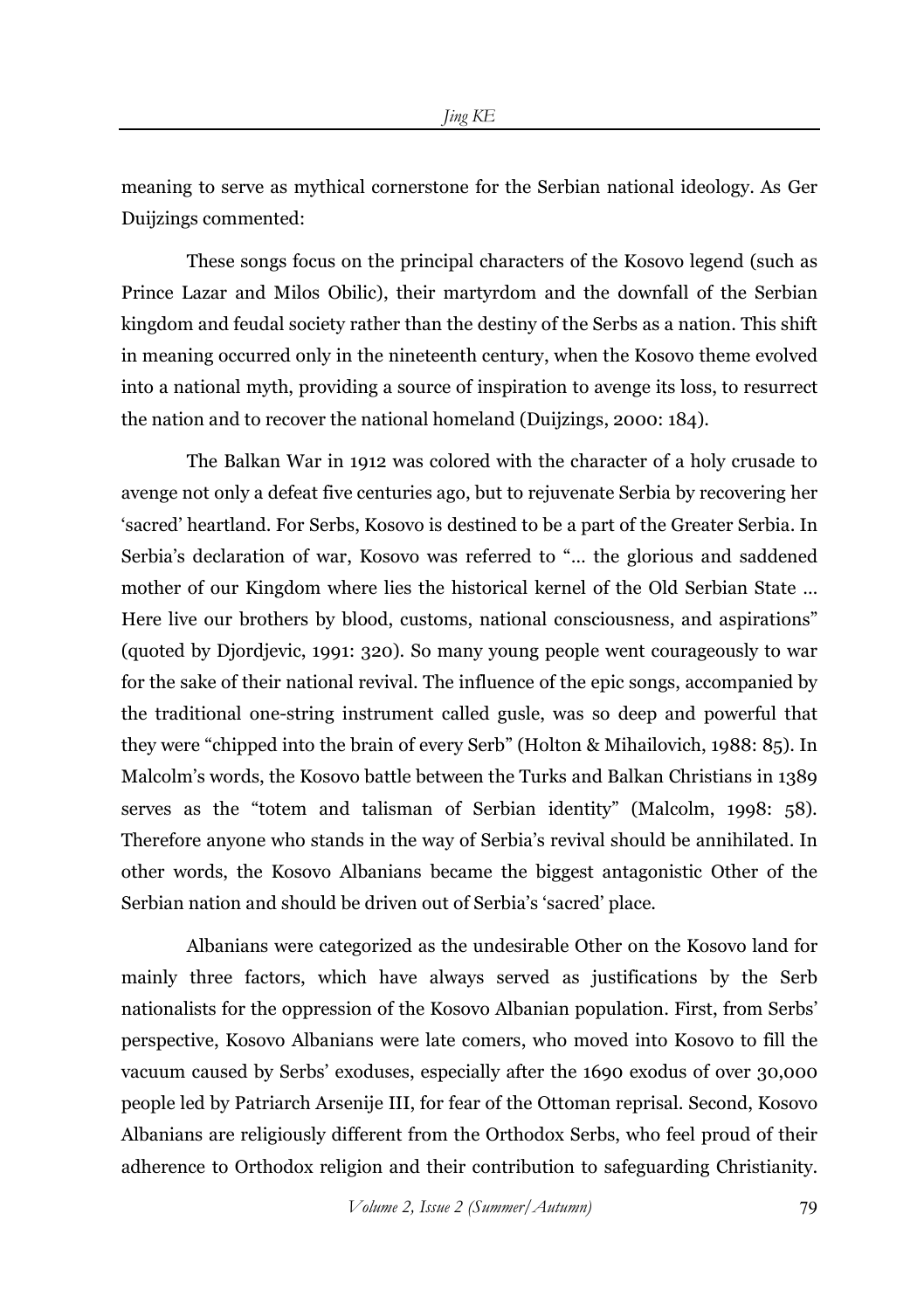Serb nationalists believe that the fact Albanians converted to Islam and enjoyed privileged status in the Ottoman Empire has automatically turned the Albanians into the same group with Turkish people. According to this logic based on religious identity, the Albanians were supposed to follow the Ottomans and withdraw from Kosovo when the Ottomans had to leave the Balkans.3 Third, the Albanians speak a non-Slav language which was employed as another important factor distinguishing them from Serbs and the South Slavs at large. The Greater Serbian idea has two visions: the first one envisaging a powerful state in which all Serbs would be included; the second one aspiring to a federation of South Slavic nations with Serbia as the core. Albanians do not fit into either of the dreams of the Serbian nationalists. Serbia treating the Albanians as the Other whose existence can be ignored is most evident in the names "Kingdom of the Serbs, Croats and Slovenes" (1919-1929); Kingdom of Yugoslavia (1929- 1941), Socialist Federal Republic of Yugoslavia (1945- 1991).

To defame the image of the Kosovo Albanians, another label was added to them: Fascist and Nazi collaborator. During the WWII, the Fascist Italy and Nazi Germany incorporated most of Kosovo and the western Macedonia into Albania, which was welcomed by most Albanians as liberation from Serbian occupation and realization of their national dream. Therefore, despite the fact that as early as during the WWII the Yugoslav Communist Party put forward the slogan of "brotherhood and unity", which later served in the Socialist Federal Yugoslavia as the criterion for dealing with ethnic issues, the "brotherhood and unity" policy was not implemented in Kosovo until 1966 when the radical centralist, Interior Minister and Secret Service

 $\overline{a}$ 

<sup>80</sup> *Volume 2, Issue 2 (2012)*  <sup>3</sup> Correspondently policies were adopted to drive the Muslim Albanians out of Kosovo. During 1930s, the Yugoslav government negotiated an agreement with Turkey concerning the deportation of Albanians to Turkey, which offered to receive 200,000 persons characterized as "Turks" in exchange for payment, but World War II prevented this deal from being carried out. The agreement, however, was confirmed following the conclusion of the war. According to a prominent demographer, Professor Hivzi Islami, approximately 250,000-300,000 ethnic Albanians were driven into Turkey during the period of time between the two world wars, and approximately 250,000 more immigrated to Turkey following World War II. Erik Siesby, "Kosova, part of the former Yugoslavia", *Turkish Daily News*, Nov. 5, 2004. Accessed on June 16, 2011, http://www.witness-pioneer.org/vil/Articles/politics/kosova\_former\_yogoslavia.htm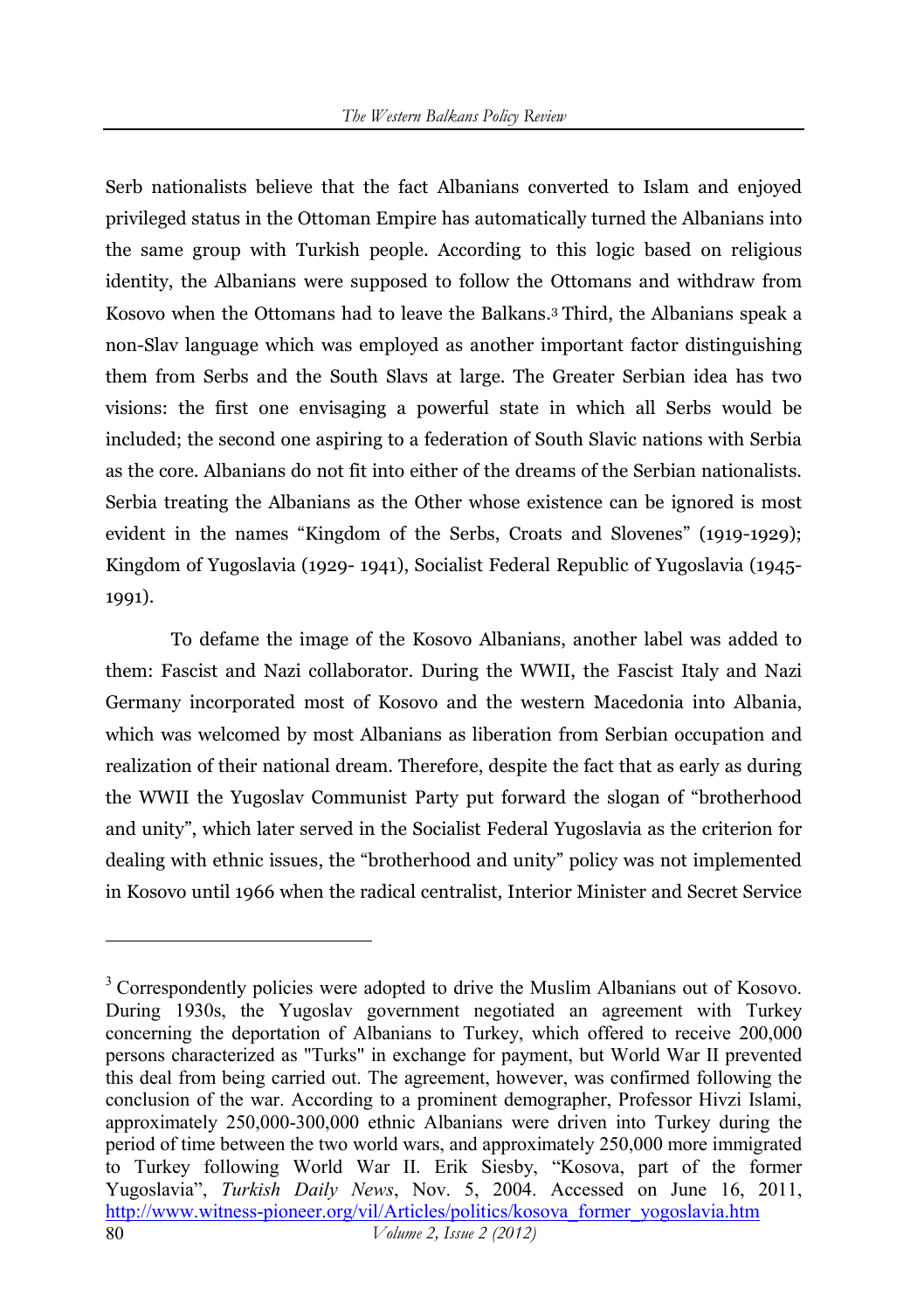Chief, Aleksandar Rankovic was removed from his position. In the years after WWII, those who participated in the resistant war against Serbia were accused and punished by the Serbian police. Kosovo Albanians were seen in general by the Yugoslav communists as Nazi and Fascist collaborators and were labeled as the politically unreliable Other. In other words, Kosovo Albanians were stigmatized as guilty for collaborating with the Nazi Germany and Fascist Italy for the purpose of establishing the Greater Albania, i.e. an Albanian state within ethnic boundaries, which was the ideal of the 1878 League of Prizren. In 1967, Tito visited Kosovo and endorsed some basic rights to Kosovo Albanians, which eased the hostile relations between Serbs and the Kosovo Albanians. However, After Tito's death in 1980, especially during Milosevic's time, the Serb nationalist sentiment soared and this 'fascist and nazi collaborator' stigma was reemphasized as an approach to the Othering of the Kosovo Albanians. As Maja Mikula (2002: 67) has pointed out, "the 'Other' associated with these two entities – the Kosovo Albanian and the Croat – became fixed as 'fascist' in the black-and-white nationalist discourse. … omnipresent and uncritical labeling of these two ethnic groups as 'fascist' became part and parcel of Serbian nationalism of the external homeland in the 1990s".

With the growth of Albanian population and the decline of Serb population in Kosovo, Serbia perceived increasingly threatened by the loss of control of Kosovo. In this context, a new othering label was added to the Shiptar women: child-bearing machine. Instead of giving a comprehensive account of the social, economic and political factors which caused the demographic change, Serbia's former Minister for Family Affairs Rada Trajković, out of fear and anger, simply called the Kosovo Albanian women "child-bearing machines", who according to her claim did not always know the names of all their children (Kaufman, 1999). Using such a term, Trajković expressed her concern over the demographic change in Kosovo while accusing the Shiptar women for being a political instrument for Albanian nationalism.

Finally, when the conflict between Serbs and Albanians in Kosovo escalated, a 'criminal Shiptar' Other was constructed, on the one hand, to justify Serbia's atrocities against the Kosovo Albanians, and on the other hand to arouse further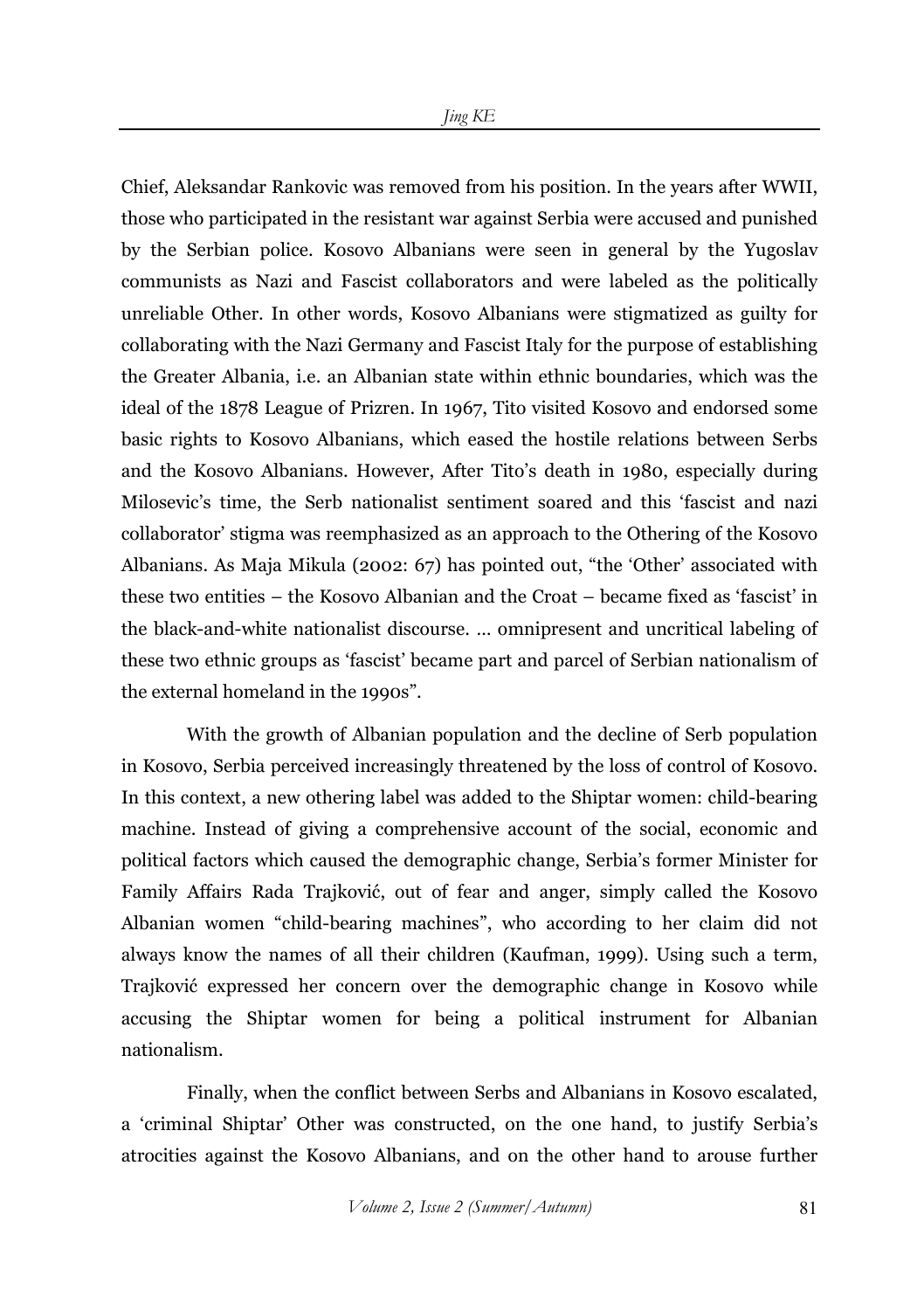anti-Albanian sentiment among Serbs. The conflict-prone accusation termed as "genocide" first appeared in the Memorandum of Serbian Academy of Sciences and Arts in 1986, as a result of Serbian intellectuals' concern over the exacerbated situation in Kosovo and the massive emigration of Serbs from Kosovo. Terrorism was allegedly the cause of the forced departure of Serbs. The Memorandum warned that the Serbs were facing "genocide", "genocidal terror" and "neo-Fascist aggression" in Kosovo (Mihajlović & Krestić, 1995: 127, 129). With the deterioration of the Albanian-Serb ethnic conflict, "genocide" became the most abused word in the Serbian nationalist propaganda. The Memorandum victimized the Serbian nation and expressed genuine concerns over the perceived threat to the Serbian nation. In addition to Serbian Academy of Sciences and Arts, the Serbian Orthodox Church also actively got involved in the construction of the 'criminal shiptar' Other. The Church newspaper Pravoslavlje (Orthodoxy) regularly published articles, describing alleged crimes committed by the Kosovo Albanians against the Serbs. For the 600th anniversary of the Kosovo battle celebrated on June 28, 1989, the Serbian Orthodox Church published a "Proposal for the Serbian Church and National Program", which lamented about the tragedy of Serbs over the five decades of Yugoslav Communist regime (Anzulovic, 1999: 121-122).

As can be seen from above, Shiptar Other was identified by the Serb nationalists for political purposes. In order to justify the Serbian nationalist mentality, to safeguard their interests in Kosovo, and to raise the Serbian nationalist sentiment, different negative labels were attributed to this antagonistic Other, such as latecomers to Kosovo, Christianity traitor, Fascist collaborator, child-bearing machine, genocide committer, etc. This in turn strengthened the confrontation of the two nations and enhanced the Kosovo Albanians' determination in fighting against the Serbian oppression and persecution.

## *III. The Serpent Other of the Albanian Nation*

The word "serpent" was used by the Albanians back in the 1930s to refer to the Serb nation as the evil Other of the Albanian nation (Kadare, 1990: 268). The hostile and non-reconcilable relationship between the "Serpent" Serbs and "Eagle" Albanians is best revealed in Kadare's work The File on H, when the consul of the Albanian Embassy to USA commented on the Balkan style polemical writing: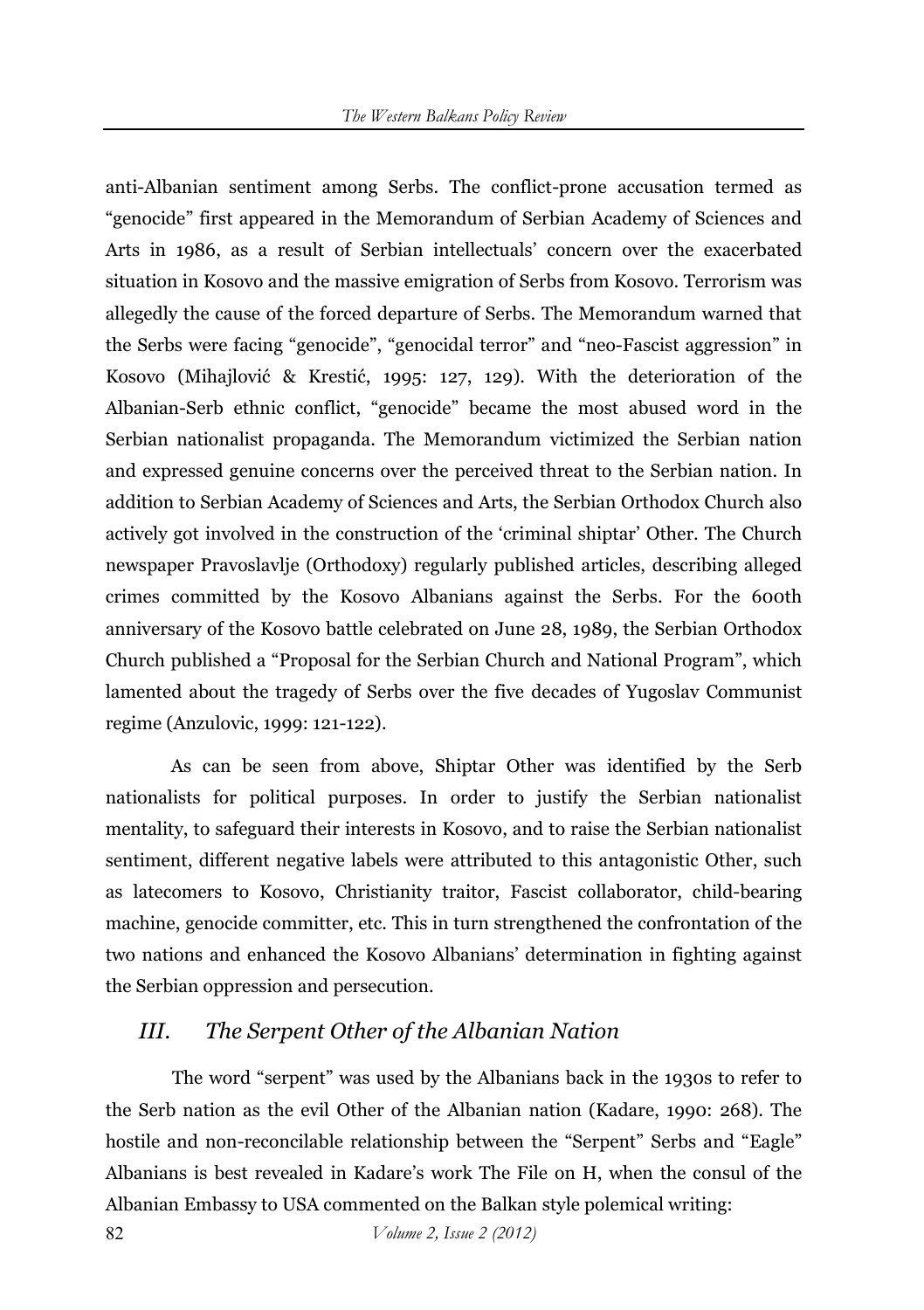Once both sides had exhausted the available and imaginable stock of insults, the Serbian press declared that for the greater good of Europe Albania should be wiped off the map of the continent – and the Albanian papers, which presumably thought the same of Serbia, brought the argument to a conclusion by stating that no dialogue was possible between two peoples whose names derived, on the one hand, from the word for "snake", and on the other, from the word meaning "eagle" (Kadare, 1998: 112).

Actually Serbia was depicted as a serpent much earlier, in a caricature published in an Albanian magazine named Dielli (Sun) in 1913, where Albania was presented in the form of a lady defending herself from the neighboring countries: her right hand fighting against Montenegro (represented as a monkey), her left hand fighting against Greece (represented as a leopard), while her legs were bound by Serbia (represented as a snake). The text in the caricature reads: "Clear off from me! Bloodsuckers!! (Çporruni prej meje! Egërsira gjakëpirese!!" Serbia was perceived by the Albanians as the biggest potential threat to the Albanian nation when the Ottoman Empire was about to lose the Balkans and Serbia was coveting the lands inhabited mostly by Albanians. Albanians believe that they are descendants of Illyrians, i.e. the autochthons of the Balkans, in contrast to the fact that Serbs who came to the Balkans only in the sixth century. In arguing against the Serbian claim of "Kosovo is the Serbian civilization cradle", Kadare (1997: 243) writes, "This is a blatant lie. No serious historian or reliable historical source has ever been able to provide evidence that the Serbs were the original inhabitants of Kosovo and that the Albanians were later immigrants. On the contrary, the Albanians were there from the very start. It is the Slavs who arrived later – indeed quite a bit later." Therefore, when Serbia occupied Kosovo in 1913 and implemented anti-Albanian policy, it became a real enemy of the Albanian nation. 120,000-270,000 Albanians were killed and approximately 250,000 Albanians were expelled between 1912 and 1914. As pointed out by the Serbian socialist Dimitrije Tucovic (1974) after he returned from the Balkan war, "Unlimited enmity of the Albanian people against Serbia is the foremost real result of the Albanian policies of the Serbian government."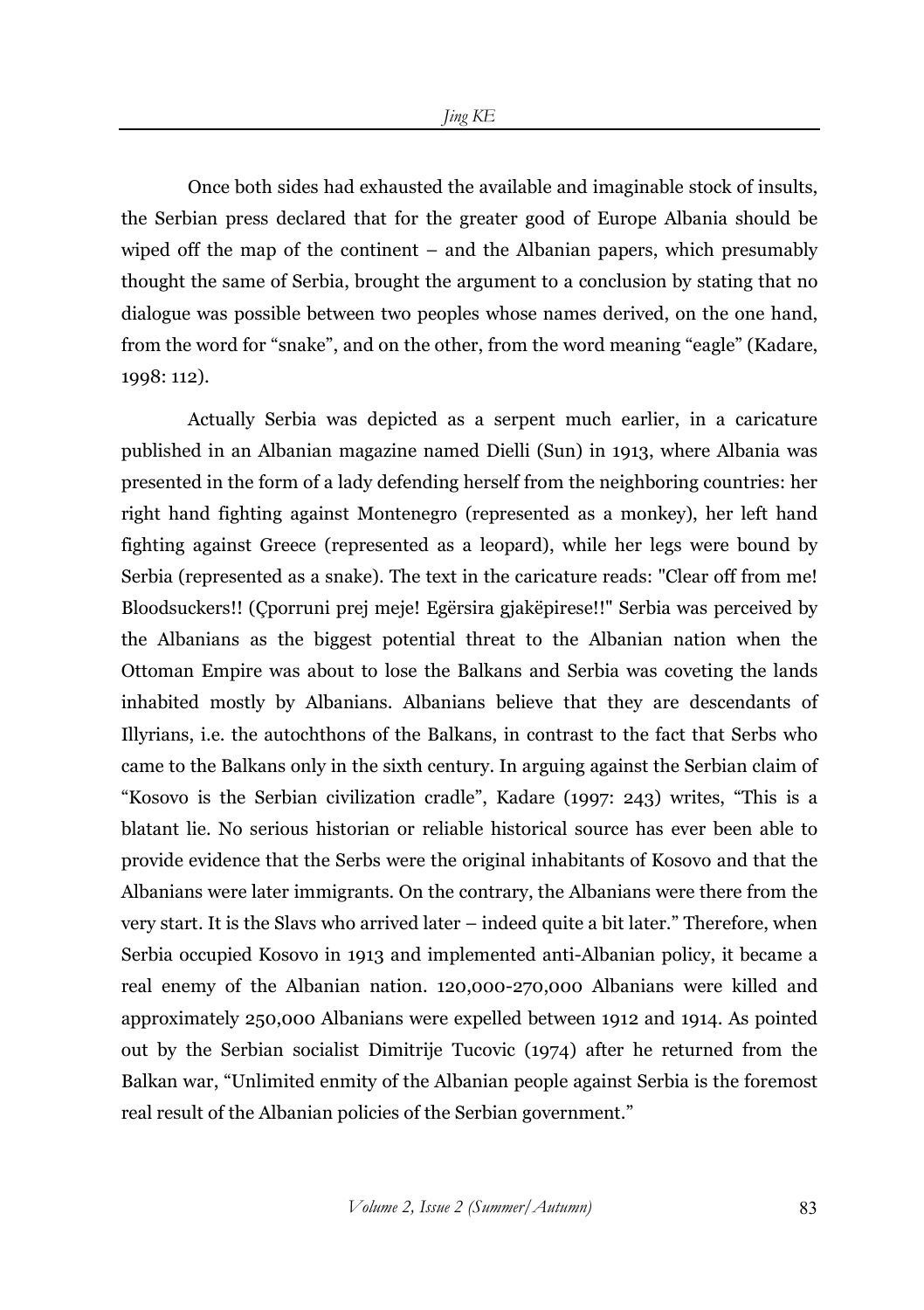No wander Rexhep Qosja, another Albanian top intellectual, defines Serbia as the colonial Other. He argues that Kosovo Albanians should not have been considered as ethnic minority in the former Yugoslavia, but rather a part of the divided Albanian nation since 1913, when Kosovo and other lands inhabited by half of the Albanian population were excluded from the new Albanian state. Qosja underlines that all the sufferings of the Albanians in Kosovo originated from the fact that Albanians were unwanted people on their own land. Based on historical arguments, Qosja asserted that Kosovo was colonized by Serbia, thus the Kosovo Albanians' struggle to gain freedom and independence is a legitimate anti-colonial struggle. Concluding with the remarks that "there is one thing which has proven stronger than any weapon: the will of nations for freedom and independence", Qosja declared that Serbia as a hated colonial Other is destined to doom (Qosja, 1997: 207- 232).

For Kosovo Albanians, the atrocities and ill-treatment they suffered during Rankovic time created a deep sense that Serbia is the evil Otherness of Albanians. Even after Rankovic's fall when Albanians were allowed to have their own provincial constitution and constitutional rights accordingly, they felt discriminated by the Serbs. The persecutions against the Kosovo Albanians during the 1980s and 1990s after the demonstrations for republic status were crashed down, especially the anti-Albanian policies during Miloshevic's time, further engraved the mind of the Kosovo Albanians that Serbia is definitely the evil Other they would never be able to live with.

Albania has played a crucial role in the construction of hostile Otherness between Kosovo and Serbia. In responding to Serbia's suppression of the 1981 demonstration in Kosovo, Albania issued a series of articles which not only supported the demonstrators' demand for Kosovo republic and denounced Yugoslavia's military quelling, but also challenged the validity of treaties which had confirmed Serbia/Jugoslavi's ownership of Kosovo (Zëri i Popullit, 1981). Kadare's visit to Kosovo in November 1980 and the works like "In Kosovo, among the brothers" (1981), The Dark Year (1980), File on H (1981), The Wedding Procession Turned into Ice (1983) contributed a lot to the enhancement of nationalist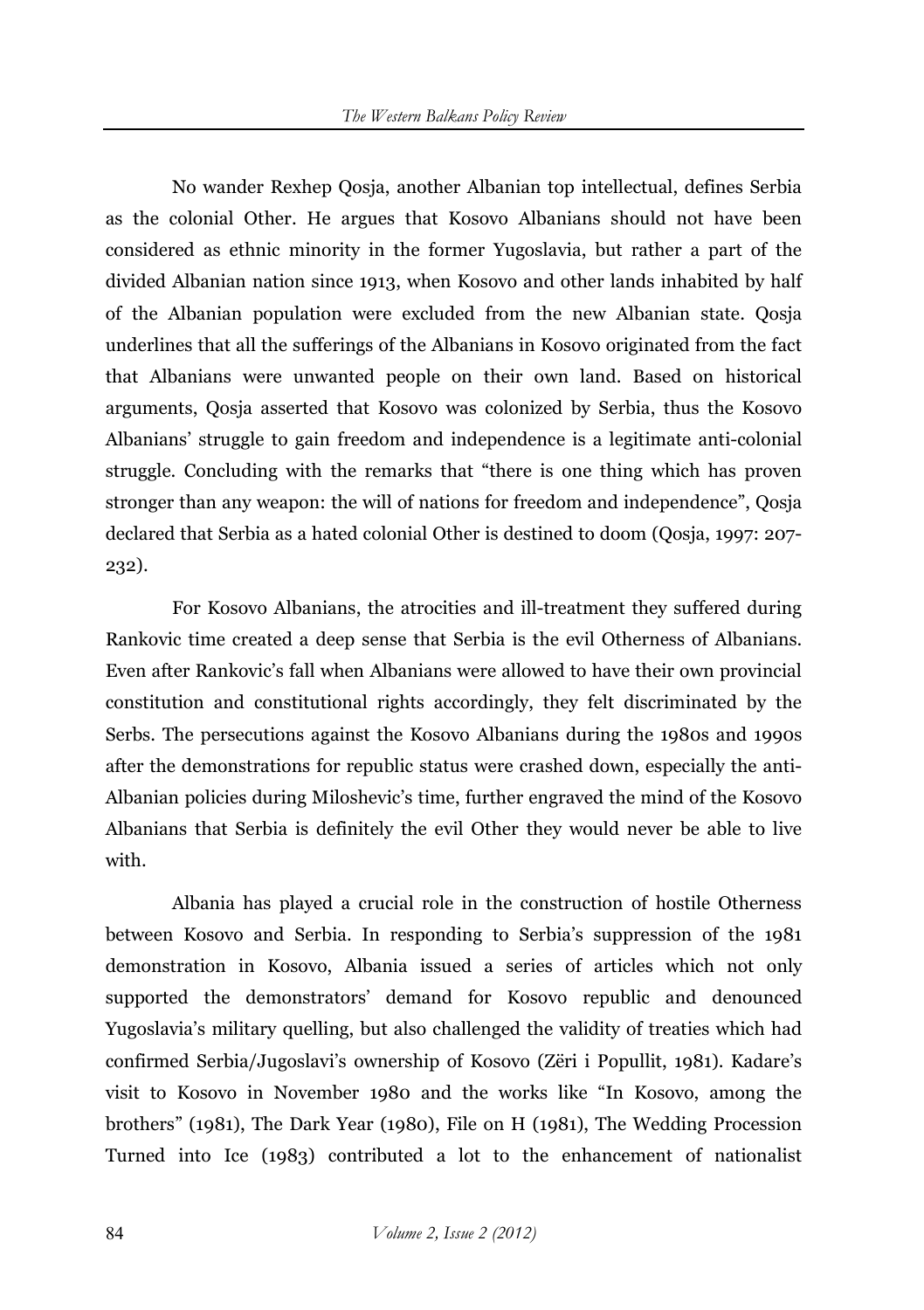sentiment.4 For example, in The Dark Year, towards the end of the novel, the ghost of one of the protagonists named Doskë Mokrari appeared, calling out "Don't you understand, Albania has been dismembered like me, don't you understand?" while raising the crutches to show better his body lacking one arm and one leg (Kadare, 1986: 363). By ending the novel this way, the author is actually touching the Albanian nationalists' pain and inciting them to act out against the Serbian colonial Other.

Another feature of the evil Serbian Other emphasized by the Albanians is the crimes committed against Kosovo Albanians. This is not only to denounce the atrocities committed by the Serb police, but more importantly to gain attention and support of the international community. Examining Kadare's works for such evidence, we can find this kind of Othering mainly in two of his works, The Wedding Procession Turned into Ice which was written immediately after the 1981 demonstration and The mort fell upon us and we saw each other, the main part of which was written during January 1999 to Octobor 1999. The terror which prevailed in Kosovo was the major theme of The Wedding Procession Turned into Ice. It tells the story of the woman director of the surgery department of a Prishtina hospital, whose life was threatened for her sympathetic and solidaric position with the demonstrators. This terrorist Other is intentionally constructed also through the minds of a Serb secret service employee:

The reopening of the dossiers had been one of his wild dreams, which was always associated with an unclear nostalgia. He had indeed seen the dossiers in his dream, even many times. They were white, placed in lines, thousands of them there, just like the cold graves with a name on each of them. The names were no more useful, because they are all dead (Kadare, 2009: 209).

The development in Kosovo in 1999 was drawing the attention of the whole world. I order to gain support from the international community, Kadare published

 $\overline{a}$ 

<sup>&</sup>lt;sup>4</sup> The Kosovo question is a forbidden theme to touch upon for writers in Albania before1980. Like all the other Albanian writers, Kadare did not write any works on Kosovo before 1980, except a short poem in 1966. Kadare's works in early 1980s were the best barometer of Albania's change of stance toward Kosovo.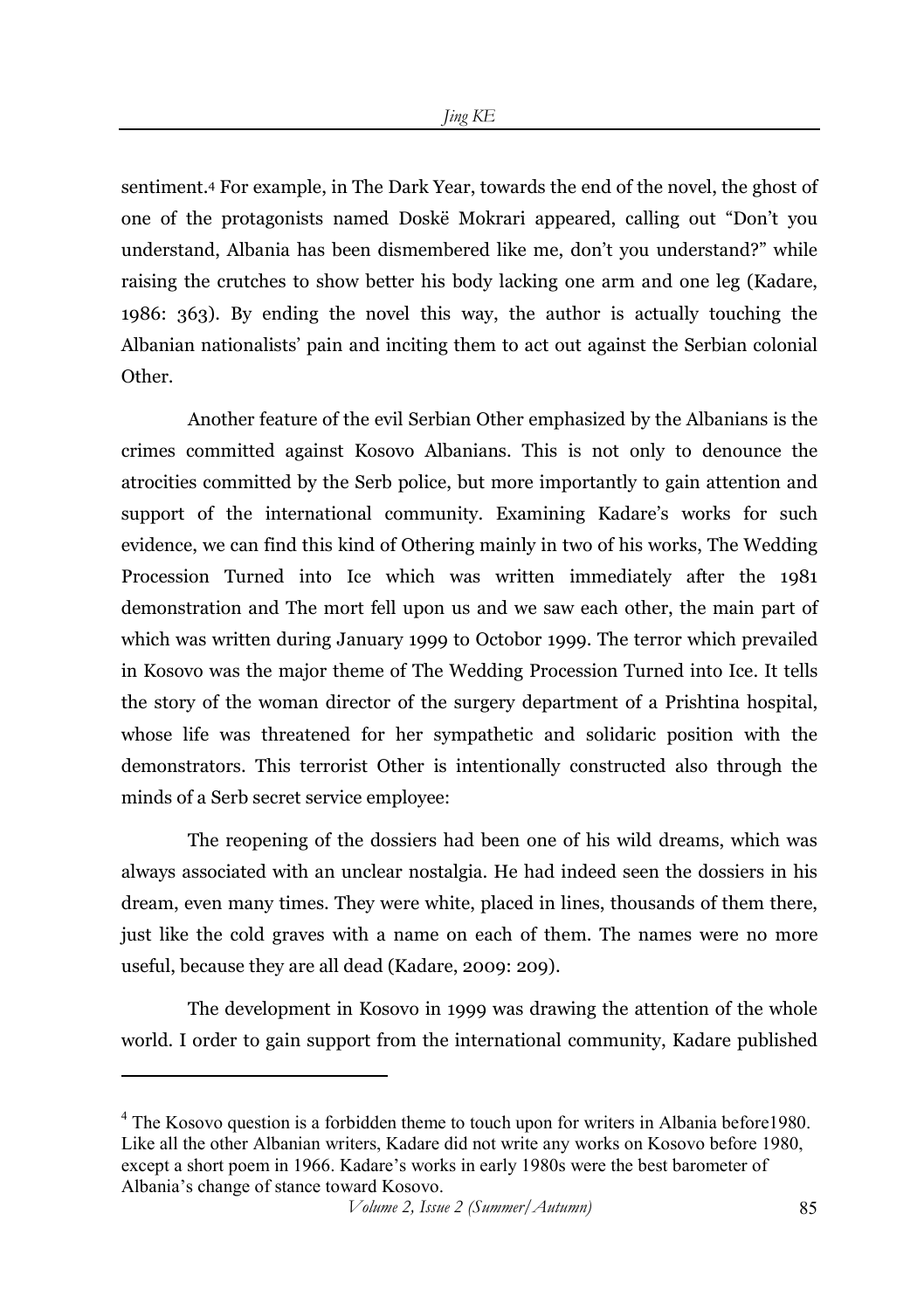in the diary form another work named Ra ky mort e u pamë (The mort fell upon us and we saw each other) which is mainly about the atrocities committed by Serb army to Albanians and the international reactions to the tragedies. Arguing against the scholars who opposed the NATO bombing against Serbia, Kadare asked: "Mr. professors, the lands of Kosovo are full of bodies of babies who have been killed by the sovereign country, what can you say about this?" (Kadare, 2000: 159) The title of the book suggests that it was the brutal killings of the ethinc Albanians that eventually exposed the evil of the Serbian Other and got the international community involved in the liberation of Albanians from Serbia's rule.

86 *Volume 2, Issue 2 (2012)*  On the other hand, it is worthwhile to note that the Serbian Other has not always been presented or perceived as colonial and evil. As has been observed by Artisien (1984), "Up to 1948 the ideological bond uniting the two countries left Yugoslavia's 1945 re-annexation of Kosovo out of their respective agendas. Yugoslavia's expulsion from the Cominform that year provided Tirana with a platform from which to reactivate the 'unsettled annexation of Kosovo' issue; with Stalin's backing, the Albanian media gave extensive coverage to the 'persecution' of Albanians in Yugoslavia, and some high-ranking party members openly incited the Kosovo Albanians to rebel against Tito." During the 'honeymoon' years (1945–1948) between Albania and Yugoslavia, Serbs, as part of the Yugoslavian people, were described by the Albanian official propaganda as brothers and friends who have assisted the Albanian people in their National Liberation War and the postwar socialist building, even though in Kosovo numerous ethnic Albanians were being persecuted for anti-Yugoslavian resistance. After the split between Albania and Yugoslavia in 1948, Albania boldly accused Tito's regime for its revisionism and violation of human rights in Kosovo, but restrained itself from provoking Tito's regime in terms of Yugoslavia's territory sovereignty. It was only after Tito's death in 1980 that Albania started to present Serbia as the colonial Other, as reflected in the Albanian media as well as Kadare's works. As for the Kosovo Albanians, during the years after the fall of Rankovic and before Tito's death in 1980, when the communist dogma of brotherhood and unity was advocated and Serb Chauvinism was curbed, the Serb-Albanian conflict was frozen and positive reporting of the relationship between Serbs and Kosovo ethnic Albanians was evident. Though political intimidation and mistrust was still perceivable, as reflected in R. Qosja's work Death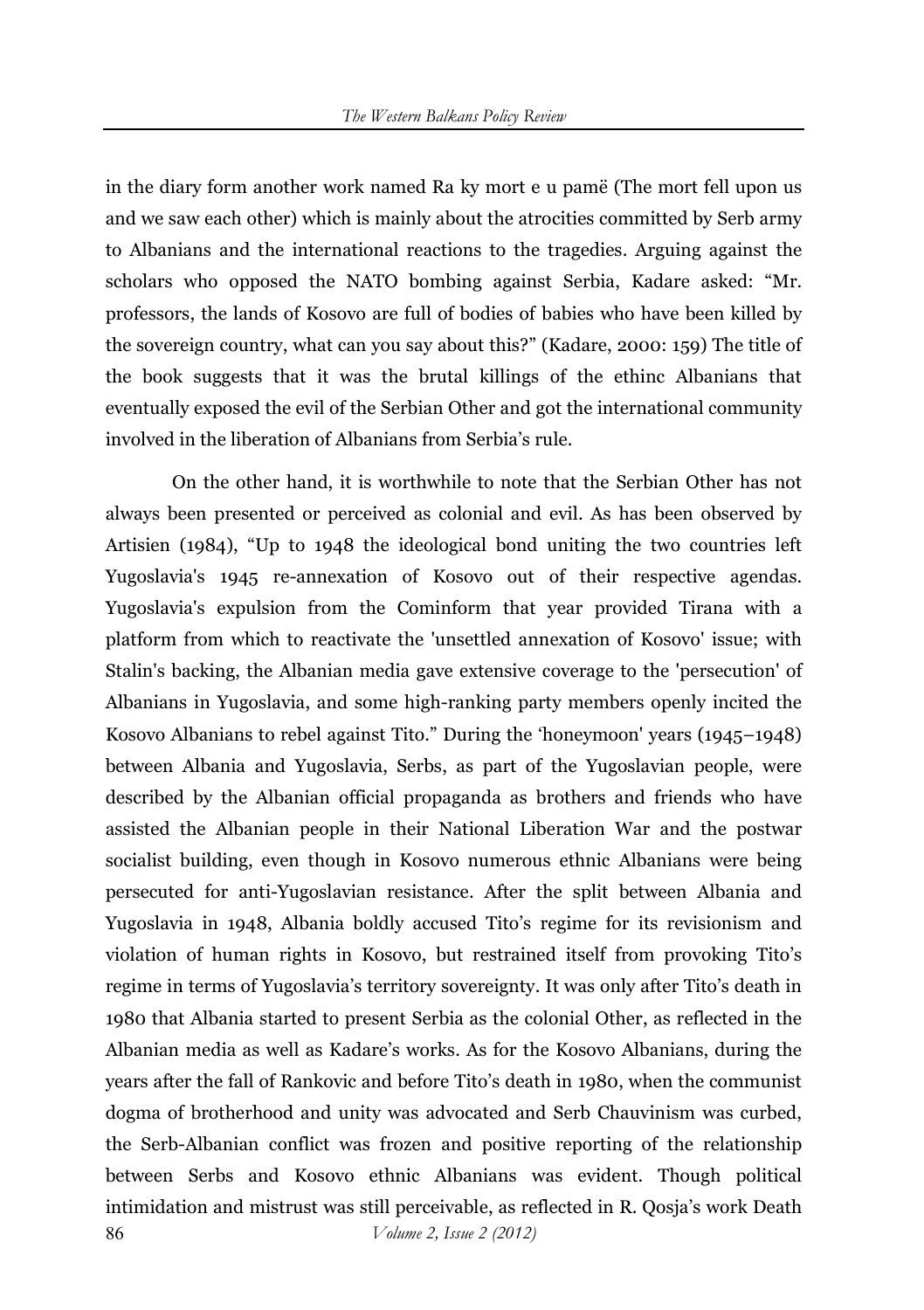Comes to Me from Such Eyes (1974), the mainstream media in Kosovo was presenting a rosy picture of ingroup relations between Serbs and Kosovo Albanians, i.e. both being members of the big harmonious Yugoslavian family and holding positive attitude toward each other.

As can be seen from above, Serbia was initially regarded by the Albanian nation as the evil Other because of its occupation of Kosovo and other Albanian inhabited lands. The atrocities committed in the conquering wars and the percecutions applied to Albanians to eliminate anti-Yugoslavian/Serbian forces strengthened the evil-doer image of Serbs in ethnic Albanians' mind. Albania, out of its own political considerations, has responded differently to the predicaments and demands of the Kosovo Albanians, from being mute to atrocities to denouncing the human rights violation to openly supporting the Kosovo Albanians' demand for independence. Albanian elite intellectuals have played an important role in the shaping of the Serbian Other as colonizer, political persecutor and war criminal. The yeas of 1966-1980, though, witnessed an improved relations betwen Albanians and Serbs, due to the regime's endeavors of establishing brotherhood and unity among Yugoslavian peoples.

### *IV. Toward Ingroup Partnership*

The relationship between Serbs and Albanians shows clearly that who becomes the adversary outgroup Other and what policy should be adopted toward this Other are determined by the national interest and are subject to change or adjustment according to political background. For Serbia of the 19th century, in its fight for independence, Turks were its predominant Other. Albanians substituted the Turks as the Other which hindered the realization of its national dream when the Serbian nationalism was preoccupied with taking possession of Kosovo and Northern Albania. After Albania declared its independence and gained international recognition in 1913, Serbia had to adjust the target Other of subjugation, narrowing it down from Albanian nation as a whole to Shiptar. Different labels were attributed by Serbia to the Shiptar Other in order to justify its colonization and subjugation, as well as to incite nationalist sentiment. Endeavors were made during Tito's time to curb the Serbian nationalism and to incorporate the Shiptar Other into Yugoslavia but

*Volume 2, Issue 2 (Summer/Autumn)* 87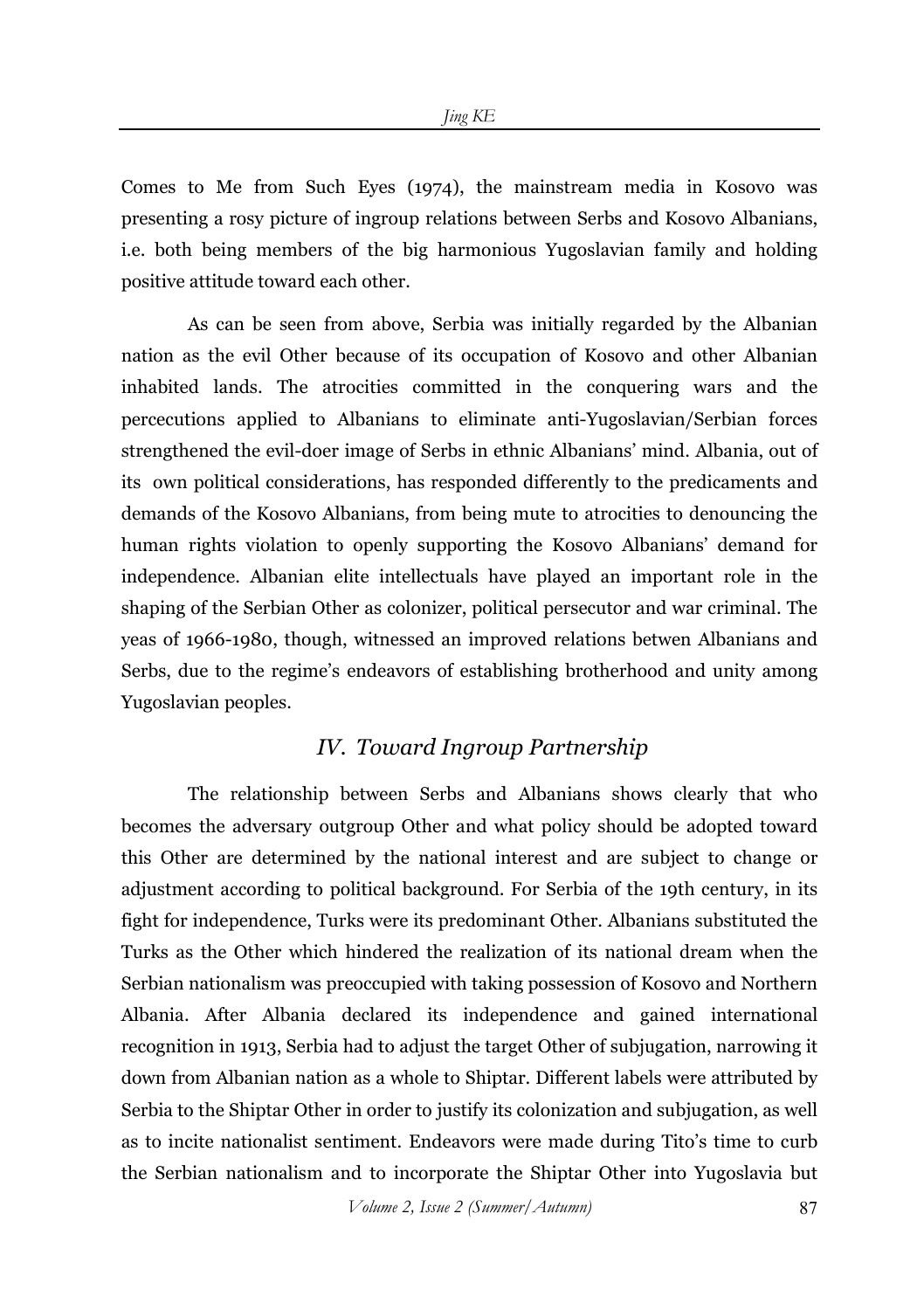failed due to the rekindled Serbian nationalism after Tito's death. During Miloshevic's time, Serbian nationalism was inflated and the Shiptar Other was zoomed up as posing threat to Serbia's loss of Kosovo. The NATO bombing in 1999 and Kosovo's declaration of independence in 2008 supported by most of the Western countries has brought a new reality: Kosovo is no more under Serbia's control. Therefore, even though Serbia still insists that Kosovo is part of its territory, it has to face the reality and be pragmatic: Serbia needs to join EU but most of the EU members have recognized Kosovo's independence. It is good sign that important moves, such as the dialogues between Serbia and Kosovo under EU auspices, are being taken toward a better Serb-Albanian relationship. Taking into consideration the macro and micro political situations, we have reasons to believe that it is time for the Serbian nation and Albanian nation to stop viewing each other with enmity and live in peaceful coexistence.

First, the relationship between Serb and Albanian nations have always been affected by the games of the great powers, therefore it is extremely important gain support from the two decisive forces on the Kosovo issue, US and EU. Peace between Kosovo and Serbia meets the interests of the United States and European Union thus they will continue to exert pressure on both Serbia and Kosovo for compromise and cooperation. US and EU have played and are playing a crucial role in bringing the Albanians and Serbs to realize that they must cooperate for mutual benefit and regional stability. US believes that building a stable Kosovo and a stable Balkan region under its control is of vital importance to its national interest. It is believed that instability in the region could produce favorable conditions to terrorism and organized crime, thus undermine U.S. goals of Euro-Atlantic integration and cooperation. This belief is evident in the Presidential Determination issued by the former American President Bush to authorize the furnishing of defense articles and defense services to Kosovo "to strengthen the security of the United States and promote world peace".5 The importance attached to the Kosovo problem is also evident in the fact that U.S. has been providing considerable aid to Kosovo. For example, according to the FY 2011 Congressional Budget Presentation for Foreign

 $\overline{a}$ 

<sup>88</sup> *Volume 2, Issue 2 (2012)*  5 Presidential Determination No. 2008-15, March 19, 2008.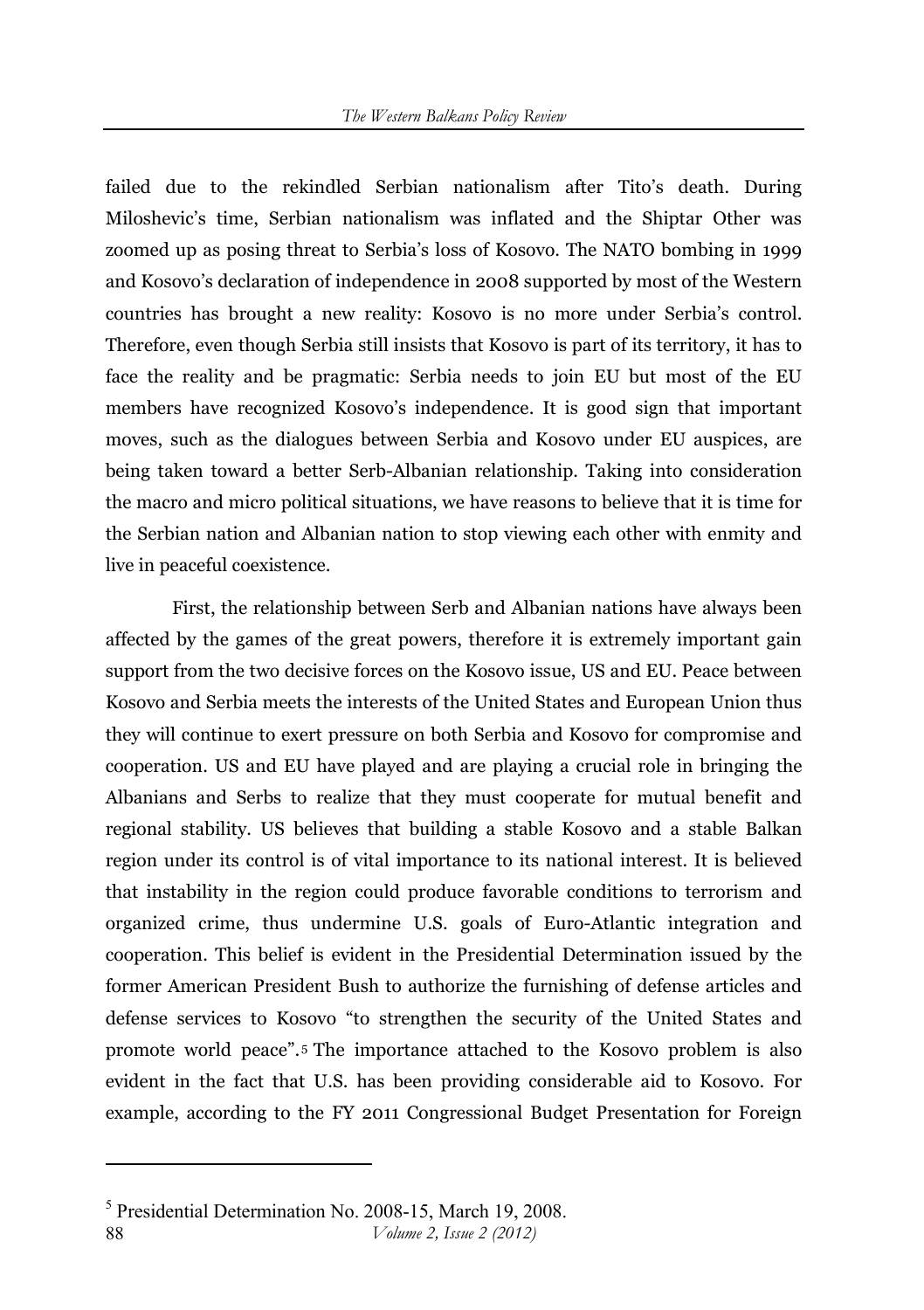Operations, Kosovo received an estimated \$123 million in U.S. aid in FY2009 (Woehrel, 2011: 7-8). Likewise, the European Union, being seriously concerned about the devastating consequences that might be caused by the instability in the Balkans, has been engaged actively in addressing the Kosovo problem. As the major force to promote Kosovo's progress and the establishment of good relations between Serbs and Albanians, EU has offered conditional guarantee of accession of both Serbia and Kosovo to EU, which is a good stimulus for the two parties involved to reconcile. Though there are still five EU member states which have not recognized Kosovo's independence, these countries have supported the deployment of the European Rule of Law Mission in Kosovo (EULEX). In July 2008, a few months after Kosovo declared its independence, the European Commission hosted an international aid donor's conference for Kosovo, where donors pledged a total of 1.2 billion Euros for the period 2009-2011 (Woehrel, 2011: 5). On the other hand, in 2000 EU started dialogue on the Serbia's integration and since 2007 has granted Serbia financial aid of over 190 Euros annually. All these show how much EU is interested in bringing order and peace to its backyard countries. In a word, the macro political environment is good for better relations between Serbs and Albanians.

Second, the priority of Kosovo, Albania and Serbia is eventually membership to the European Union. The aspirations for joining the EU have pushed the Serbian and Albanian nations to cooperate with EU and fulfill the requirements EU has made for them. Serbia, for example, has recently surrendered Ratko Mladic to the International Tribunal for War Crimes, and has started to negotiate with Kosovo on certain issues. Kosovo, on the other hand, has made tremendous efforts to integrate the Serb minority into the whole Kosovo society. One remarkable effort for example is granting Serbs, who constitute no more than 10 percent of Kosovo's total population, 22 seats out of the 120 seats of Kosovo Assembly (Sell, 2002: 16). Also, Kosovo and Albania are cautious not to stir up the ethnic Albanian minority's nationalistic sentiment in Southern Serbia to retaliate against Serbia's control of ethnic Serbian minority in Northern Kosovo. These efforts are made to prove their commitment to better regional cooperation. Apart from these, focus has been put on combating organized crime, corruption, justice, regional economic and cultural cooperation, and the building of multicultural and multiethnic society. With the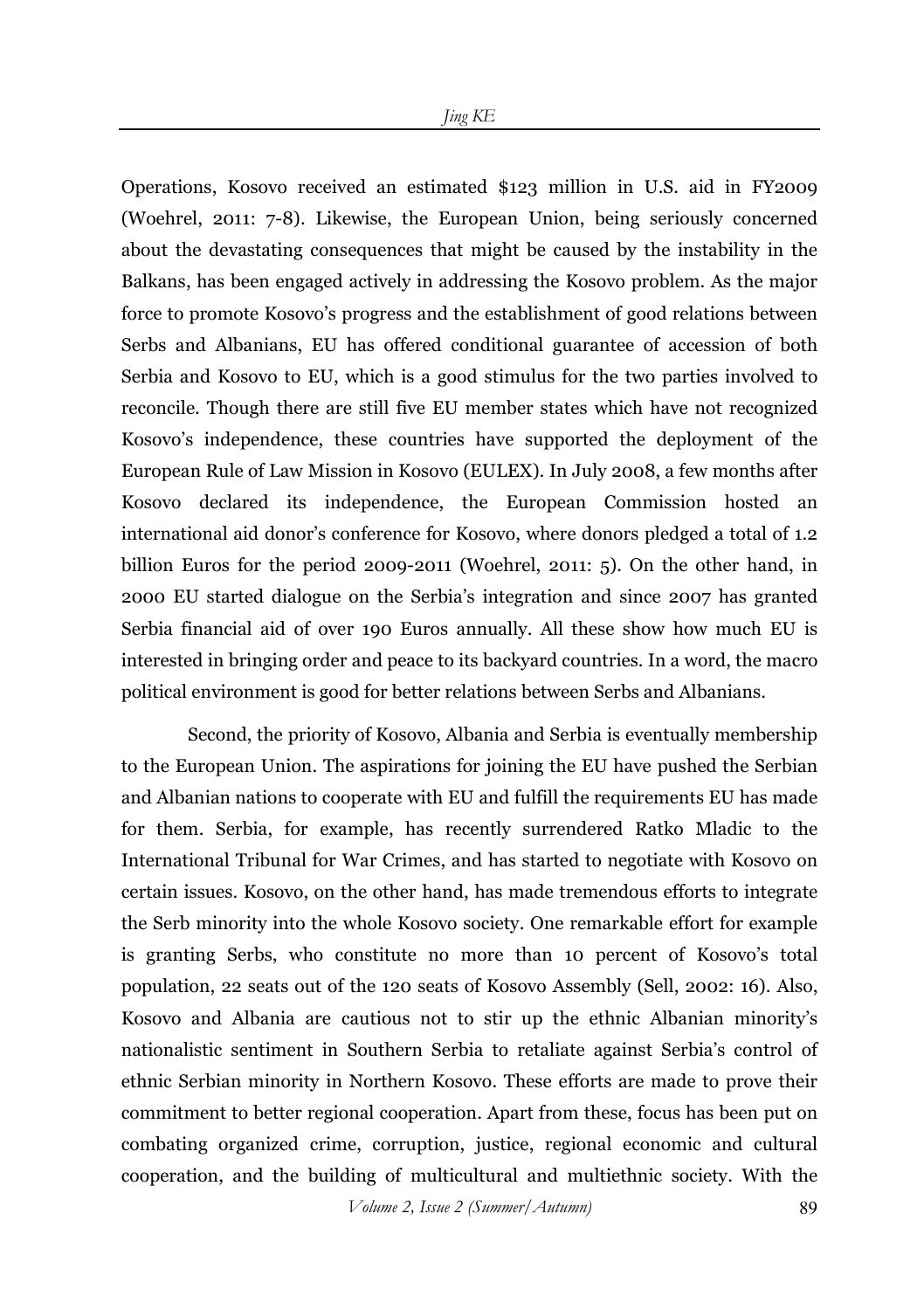social progress and the gradual integration into EU, Albanian and Serbian nations will be more motivated to treat the other as a future ingroup member within the big European family.

Third, nationalism is no more popular and the call for Greater Serbia or Greater Albania has a much smaller market. As the book Serpent in the Bosom: The Rise and Fall of Slobodan Milosevic (Cohen, 2002) has shown, nationalism was utilized as the most powerful tool to mobilize Serbian people against their national Others. The author metaphorically called nationalism as "serpent in bosom" because it ultimately destroyed the one who embraced it. Hurt by the venom of frenzied nationalism, many people came to refuse nationalistic ideas. This change of political view is of course also a result of the international community's basic principle of no border change in the Balkans, which has discouraged radical nationalistic attempts. Kosovo was the only exception because of the humanitarian disasters caused by Milosevic's military operations. When Kosovo gained support from the Western countries for independence, one of the key conditions was no-uniting with Albania. It is important that in the new political context, most of the Serbian and Albanian intellectual elites are now advocating Europianism rather than nationalism. Kadare, for instance, who contributed significantly to the construction of the serpent Serbian Other, is now orienting his people to accept the two Albanian states reality and make contribution to regional peace and stability.

Fourth, regional cooperation in various fields brings more chances for better understanding among the Balkan peoples, including Serbs and Albanians. Let's just mention one piece of good news: supported by the Thessaloniki-based Center for Democracy and Reconciliation in Southeastern Europe, the Southeast European Joint History Project will soon publish a unified textbook jointly written by a big number of Balkan historians and translated into ten languages, for the use in secondary schools and universities in the Balkans (Pond, 2007: 267). We all know the crucial role of history education at school. One of the main reasons why the Serbs feel so hard to give up Kosovo is that in the Serbian history textbooks, Kosovo has always been described as the cradle of Serbian civilization, without mentioning that it used to be the land of the ancient Albanian kingdom named Dardania. As Smith (1991a) points out, if narratives and imagery of the nation created by the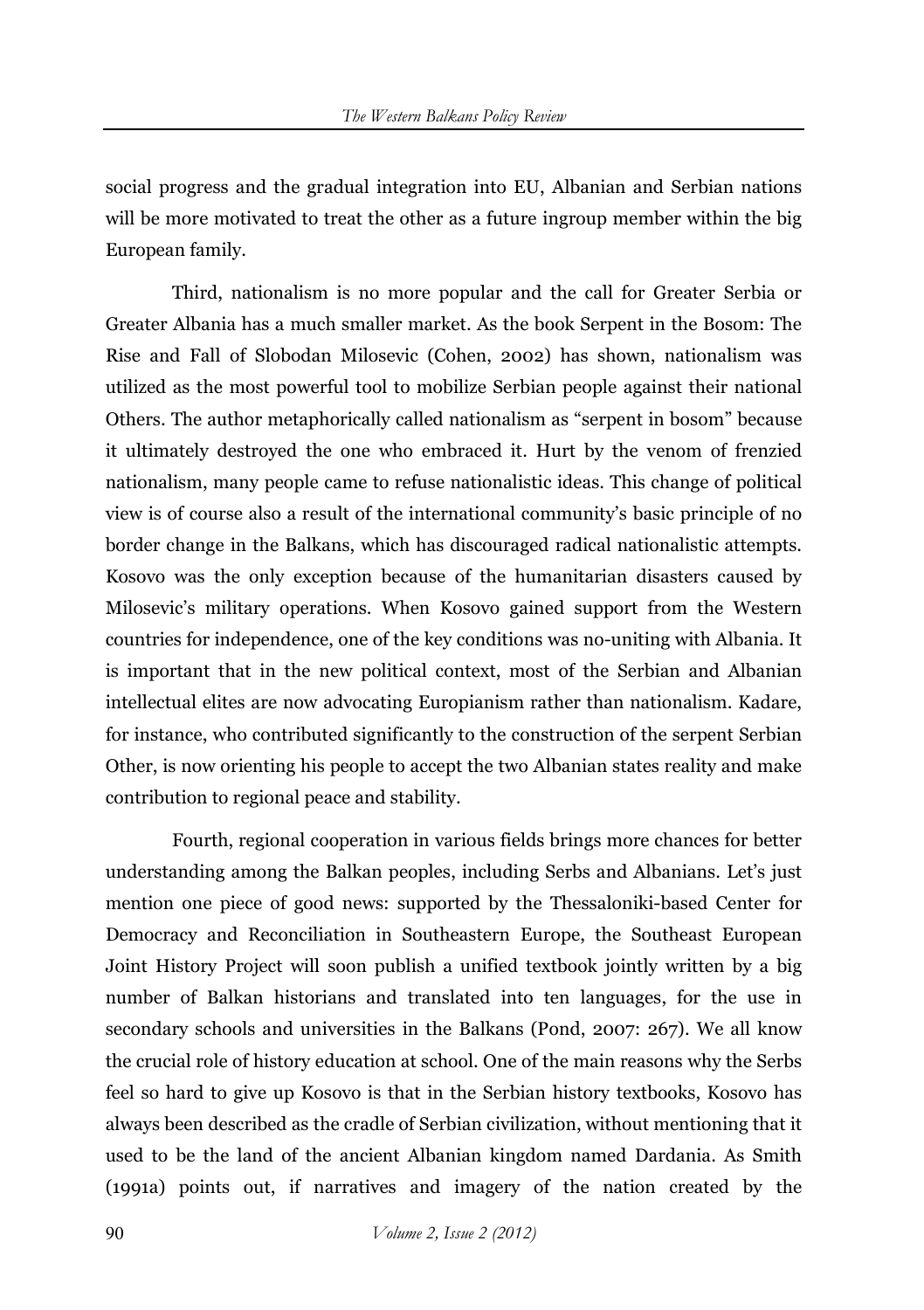intelligentsia are to assume concrete shape and be turned into institutions, the state organs are required. Therefore regional cooperation like this supported by state educational organs to stop hostile othering of outgroup nations is a good initiative for better relations among the Balkan states.

Having in mind the traditional enmity between Serbs and Albanians and the fresh bloody conflicts, some analysts are pessimist about the harmonious future of Kosovo. However, as time passes, concreteness of stories will fade away from memory. German-French rapprochement reached through the building ECSC (European Coal and Steel Community) and the good will of transcending hostile memories, provides clear evidence that political orientation and economic consideration can change the negative Other of a nation into a partner Other. Therefore, as long as the Serbian and Albanian nations are politically and economically motivated to cooperate, there is hope that the two nations will reconcile and eventually become positive ingroup members within the EU framework.

#### *Conclusion*

To conclude it is proper to quote Benedict Anderson's definition on nation as "an imagined political community". The relationship between Serbs and Albanians in the course of their respective national identity formation and in their struggling for national interests has proved the political nature of national identity. As demonstrated in this paper, both the political purposes of the nations involved and the external political context play a vital role in the imagination of the Other as positive or negative. Despite the difficulties such as the status of the North Kosovo Serbs, it is obvious that oriented by US and EU to adopt the democratic ideology and system, the Albanians and Serbs are moving away from the vicious circle of ethnic conflict into normal relationship which is based on respect of individual human rights. However, we should be aware that in West Europe, facing up to the past and the healing of emotions took several decades, even if stable peace was established immediately at the political level. For Albanians and Serbs, the road toward real reconciliation and toward viewing each other as the ingroup Other within EU takes time.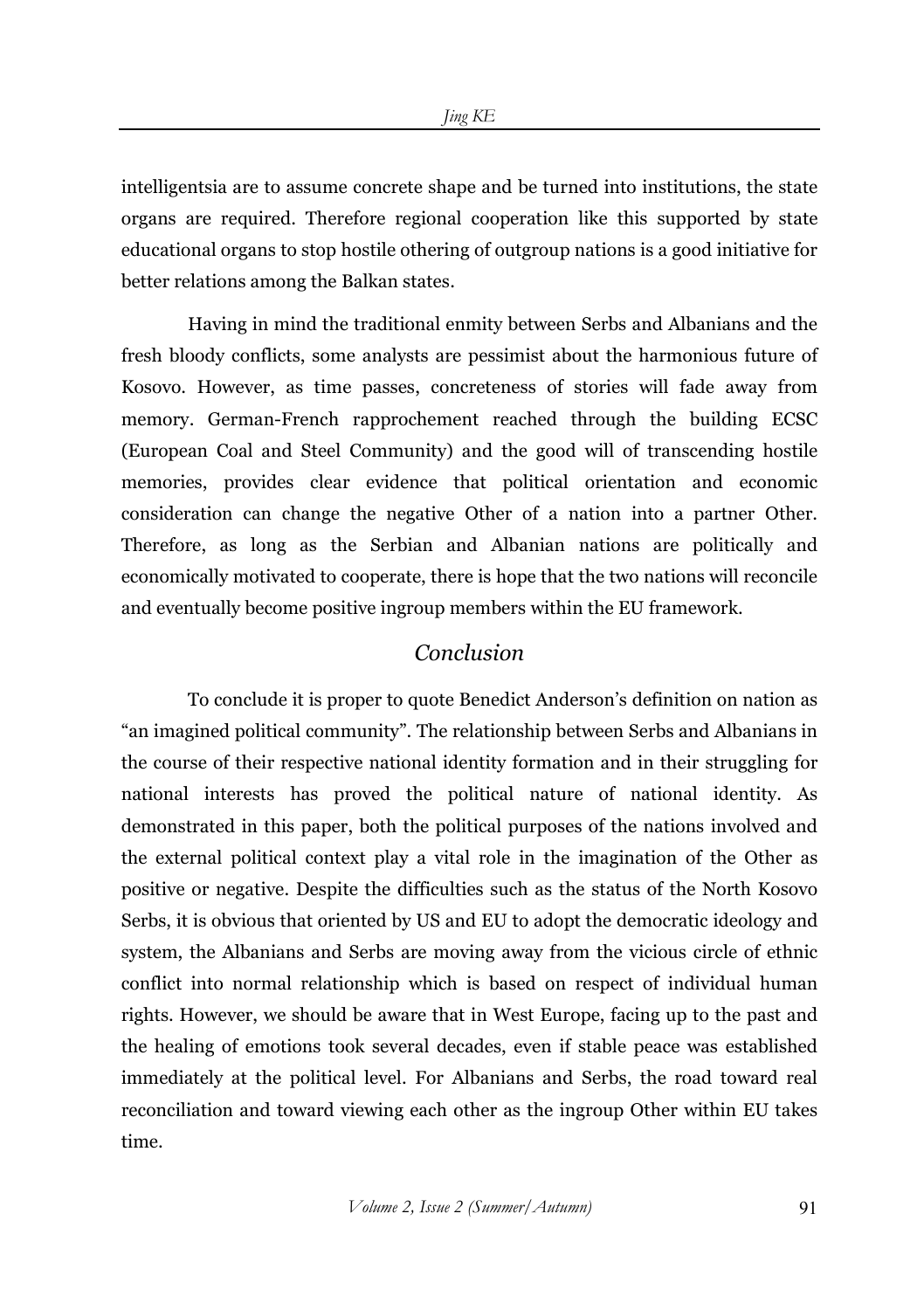#### *References*

ANDERSON, Benedict (1991), Imagined Communities: Reflections on the Origin and the Spread on Nationalism. London: Verso.

ANZULOVIC, Branimir (1999), Heavenly Serbia: From Myth to Genocide. London: C. Hurst & Co. Ltd.

ARTISIEN, Patrick F. R. (1984), "A Note on Kosovo and the Future of Yugoslav-Albanian Relations: A Balkan Perspective," Soviet Studies, Vol. 36, No. 2, April, pp. 267-276.

CERULO, K. A. (1997), "Identity Construction: New Issues, New Directions", Annual Review of Sociology, Vol. 23, pp. 385- 409.

COHEN, Lenard (2002), Serpent in the Bosom: The Rise and Fall of Slobodan Milosevic. Boulder: Westview Press.

DIELLI (1913), February 13.

DJORDJEVIC, D. (1991), "The Tradition of Kosovo in the Formation of Modern Serbian Statehood in the Nineteenth Century," in Vucinich, W. S. & Emmert, T. A. eds., Kosovo: Legacy of a Medieval Battle. Minneapolis: University of Minnesota Press.

DUIJZINGS, Ger (2000), Religion and the Politics of Identity in Kosovo. London: C. Hurst & Co. Ltd.

GELLNER, Ernest (1983), Nations and Nationalism. Oxford: Blackwell.

GRIES, Peter Hays (2005), 'Social psychology and the identity-conflict debate: is a "China Threat" inevitable?' European Journal of International Relations, Vol. 11, No. 2, pp. 235–65.

GURIN, P., Miller, A. H., & Gurin, G.. (1980), "Stratum Identification and Consciousness", Social Psychology Quarterly, Vol. 43, pp. 30-47.

HERRMANN, R. K., Voss, J. F., Schooler, T. Y. E., & Ciarrochi, J. (1997), "Images in International Relations: An Experimental Test of Cognitive Schemata", International Studies Quarterly, Vol. 41, pp. 403- 433.

HOLTON, Milne & Mihailovich, Vasa D. (1988), Serbian Poetry from the Beginnings to the Present. New Haven: Yale Center for International and Area Studies.

KADARE, Ismail (1981), "Në Kosovë, midis vëllezërve" in Vepra letrare 12. Tirana: Naim Frashëri, pp. 295-306.

KADARE, Ismail (1986), "Viti i Mbrapshtë", in Koha e shkrimeve. Tirana: Naim Frasheri.

KADARE, Ismail (1990), Ftesë në studio. Tiranë: Naim Frashëri.

KADARE, Ismail (1997), "The Question of Kosovo" in Robert Elsie, ed., Kosovo in the Heart of Powder Keg. New York: Columbia University Press, pp. 233-250.

KADARE, Ismail (1998), The File on H. trans., Barbara Bray. New York: Arcade Pub.

92 *Volume 2, Issue 2 (2012)*  KADARE, Ismail (2000), Ra ky mort e u pamë. Tirana: Onufri.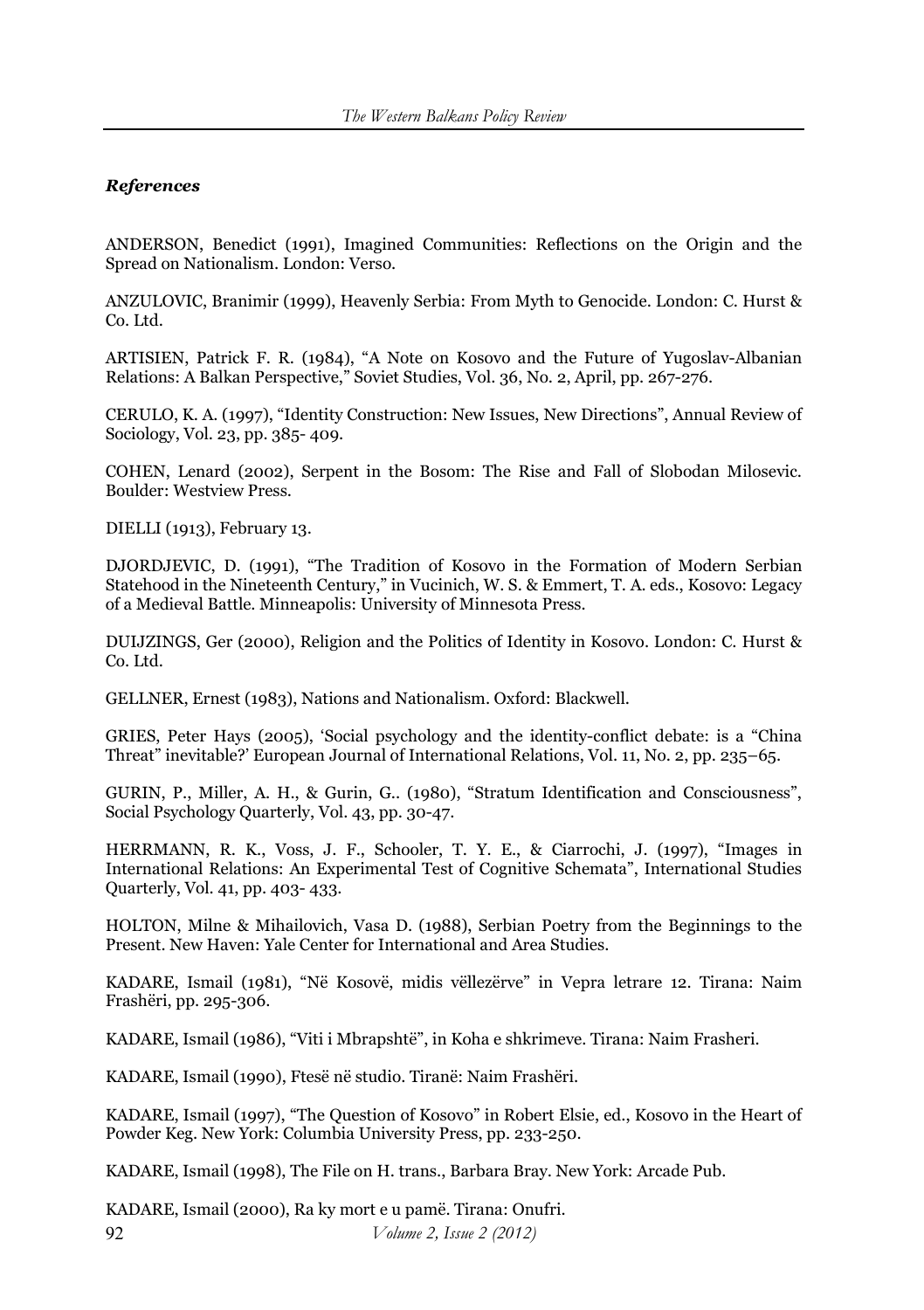KADARE, Ismail (2000), Three Elegies for Kosovo. trans., Peter Constantine, London: The Harvill Press.

KADARE, Ismail (2009), "Krushqit janë të ngrirë" in Vepra 12. Tirana: Onufri.

KAUFMAN, Michael (1999), "Two distinct peoples with two divergent memories battle over one land", The New York Times, April 4, p. 10.

MALCOLM, Noel (1998), Kosovo: A Short History. London: Macmillan.

MEAD, G. H. (1934), Mind, Self and Society. Chicago: University of Chicago Press.

MERCER, Jonathan (1995), "Anarchy and identity", International Organization, Vol. 49, No. 2, pp. 229-52.

MIHAJLOVIC Kosta & Krestić, Vasilije (1995), Memorandum of the Serbian Academy of Sciences and Arts: Answers to Criticisms. Beograd: SANU.

MIKULA, Maja (2002), "Nationalism and the Rhetoric of Exclusion", Southeast European Politics, Vol. III, No. 1, June, pp. 62-70.

MOHANTY, Satya (2003), "The Epistemic Status of Cultural Identity", in Linda Martin Alcoff & Eduardo Mendieta, eds., Identities, Race, Class, Gender, and Nationality, pp. 392- 405. Oxford & Berlin: Blackwell Publishing.

MOUFFE, Chantal (2000), The Democratic Paradox. London: Verso.

NEUMANN, Iver B. and Welsh, Jennifer M. (1991), "The Other in European Self-Definition: An Addendum to the Literature on International Society", Review of International Studies, Vol. 17, No. 4, pp. 327- 48.

OAKES, Leigh (2001), Language and National Identity: Comparing France and Sweden. (in the series of Impact: Studies in Language and Society, Vol. 13) Amsterdam: John Benjamins, p. 22.

POND, E. (2007), Endgame in the Balkans: Regime Change, European Style. New York: Brookings Institution Press.

QOSJA, Rexehp (1997), "The Albanian question and its solution" (R. Elsie, trans.), in Robert Elsie, ed., Kosovo – in the Heart of the Powder Keq, pp. 207-232.

SELL, Louis (2002), "Kosovo: The Road Ahead" (A report prepared for the Public International Law & Policy Group).

SMITH, Anthony (1991a), "The Nation: Invested, Imagined, Reconstructed?" Millenium: Journal of International Studies, Vol. 20, No. 3, pp. 353- 68.

SMITH, Anthony (1991b), National Identity, London: Penguin.

SMITH, Anthony (2004), The Antiquity of Nations. Cambridge: Polity Press.

TUCOVIC, Dimitrije (1974), Srbija i Arbanija jedan prilog kritici zavojevacCke politike srpske burzCoazije. Beograd: RadnicCka sCtampa.